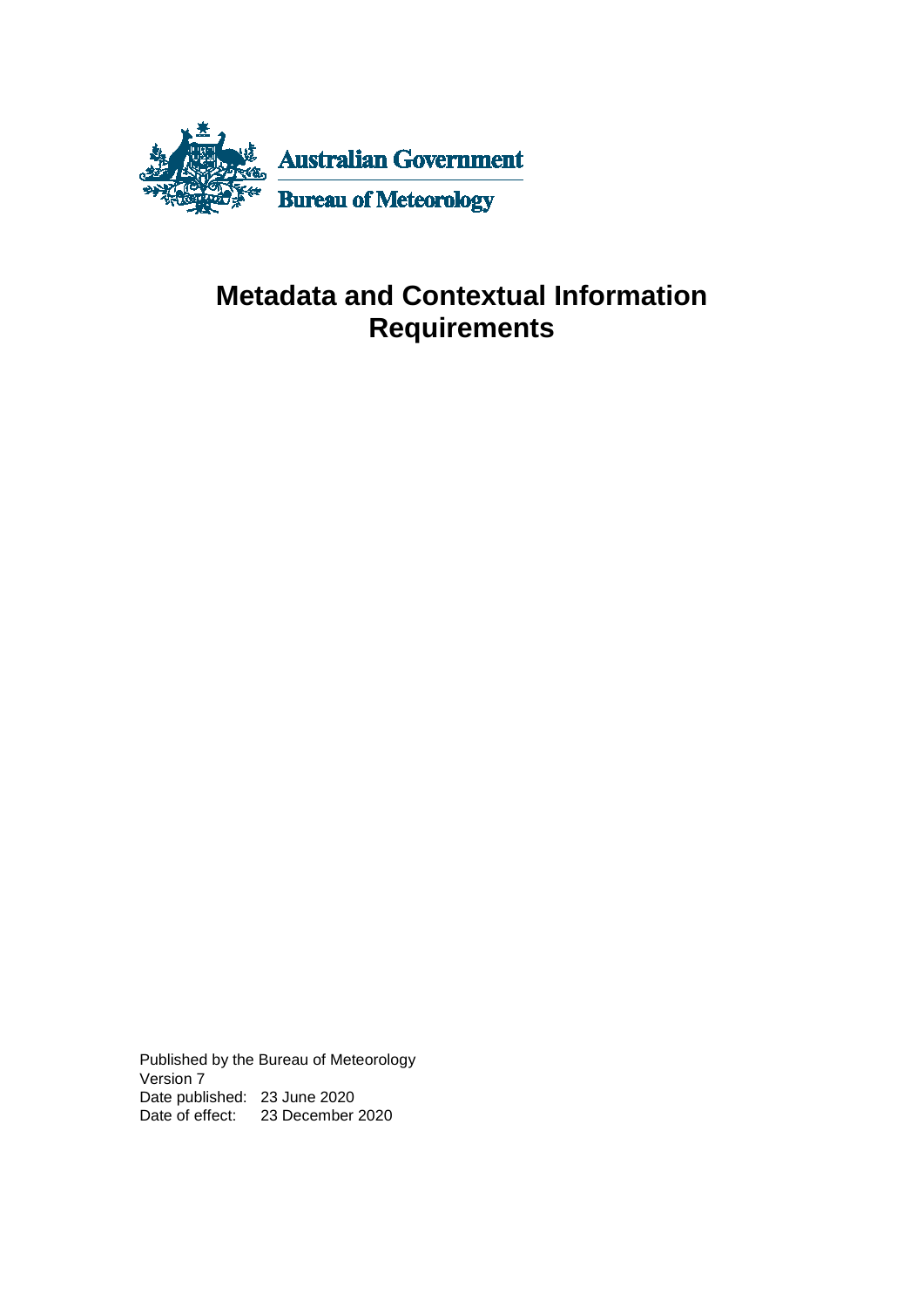Description: For the purposes of Regulation 1.06 and 7.11 of the *Water Regulations 2008*, this document sets out the metadata and contextual information that must be given to the Bureau of Meteorology, at the same time as water information in Categories 1 to 6, 8, 9 and 11.

All metadata and contextual information requirements listed for particular subcategories or categories of water information must be given if they are in a person's possession, custody or control.

Hyperlinks: All linked references are for explanatory purposes only and do not form part of this incorporated document.

### VERSION CONTROL

| <b>Version</b> | <b>Release date</b> | <b>Operative from</b> | Operative up to<br>and including | <b>Description of changes</b>                                                                                                       |
|----------------|---------------------|-----------------------|----------------------------------|-------------------------------------------------------------------------------------------------------------------------------------|
| 1, 2012        | 5 July 2012         | 5 July 2012           | 27 February<br>2014              | N/A                                                                                                                                 |
| 1,2014         | 28 February<br>2014 | 28 February<br>2014   | 27 November<br>2014              | Added requirements for<br>new subcategories 2d<br>and 2e                                                                            |
| $\overline{2}$ | 15 May 2014         | 28 November<br>2014   | 27 July 2015                     | Added detailed element<br>lists for Category 1 and<br>subcategories 2a, 2b and<br>2c                                                |
| 3              | 20 January<br>2015  | 28 July 2015          | 1 March 2017                     | Added detailed element<br>lists for Category 3 and<br>Category 6                                                                    |
| 4              | 29 August 2016      | 2 March 2017          | 27 March 2017                    | Added detailed element<br>lists for Category 4 and<br>Category 9                                                                    |
| 4.1            | 28 March 2017       | 28 March 2017         | 1 October 2017                   | Document revised to<br>align with the<br>implementation of the<br><b>Water Amendment</b><br>(Water Information)<br>Regulations 2017 |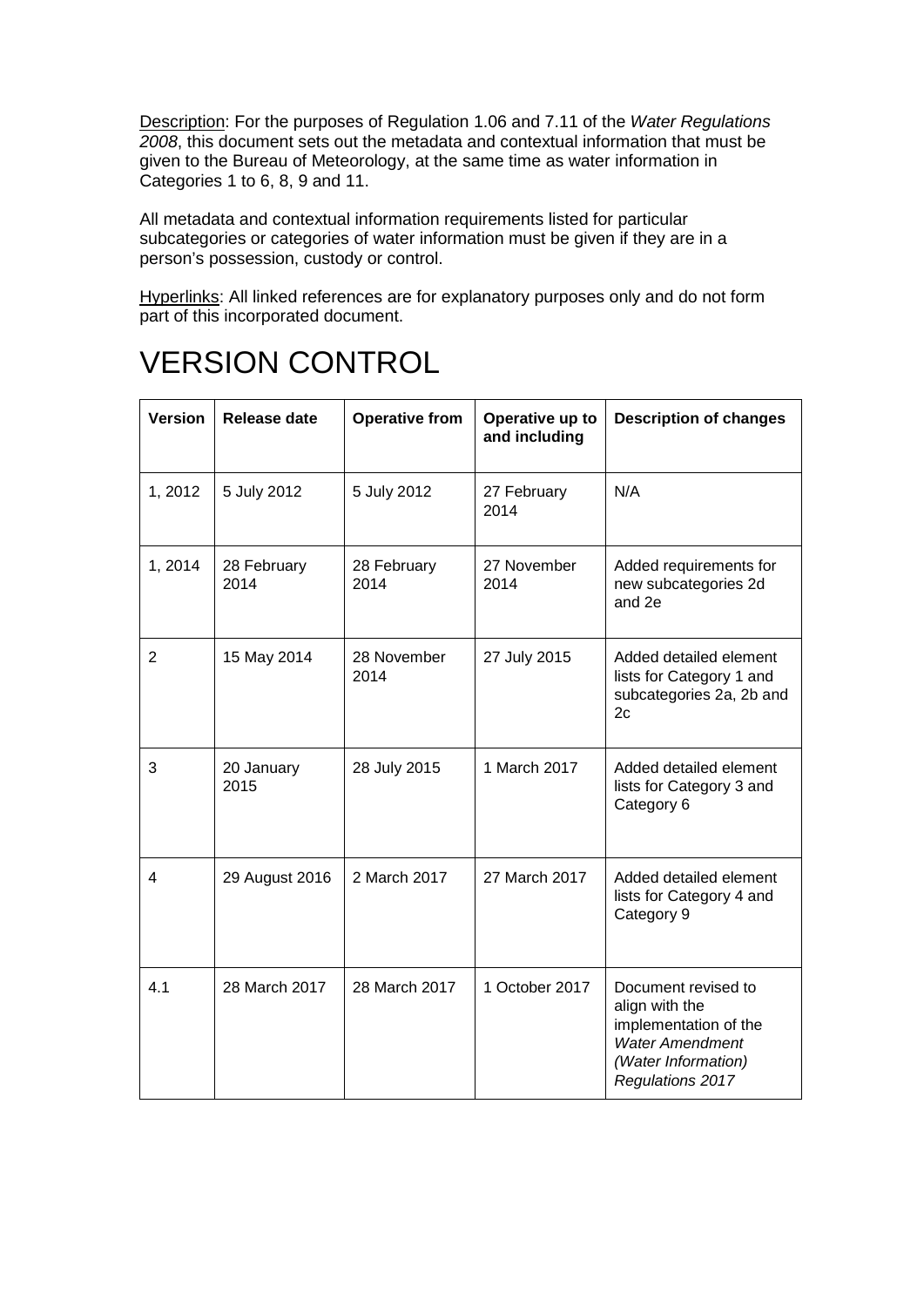| <b>Version</b> | Release date  | <b>Operative from</b> | Operative up to<br>and including | <b>Description of changes</b>                  |
|----------------|---------------|-----------------------|----------------------------------|------------------------------------------------|
| 5              | 28 March 2017 | 2 October 2017        | 9 September<br>2019              | Added detailed element<br>list for Category 5  |
| 6              | 7 March 2019  | 10 September<br>2019  | 22 December<br>2020              | Added detailed element<br>list for Category 8  |
| $\overline{7}$ | 23 June 2020  | 23 December<br>2020   | Open                             | Added detailed element<br>list for Category 11 |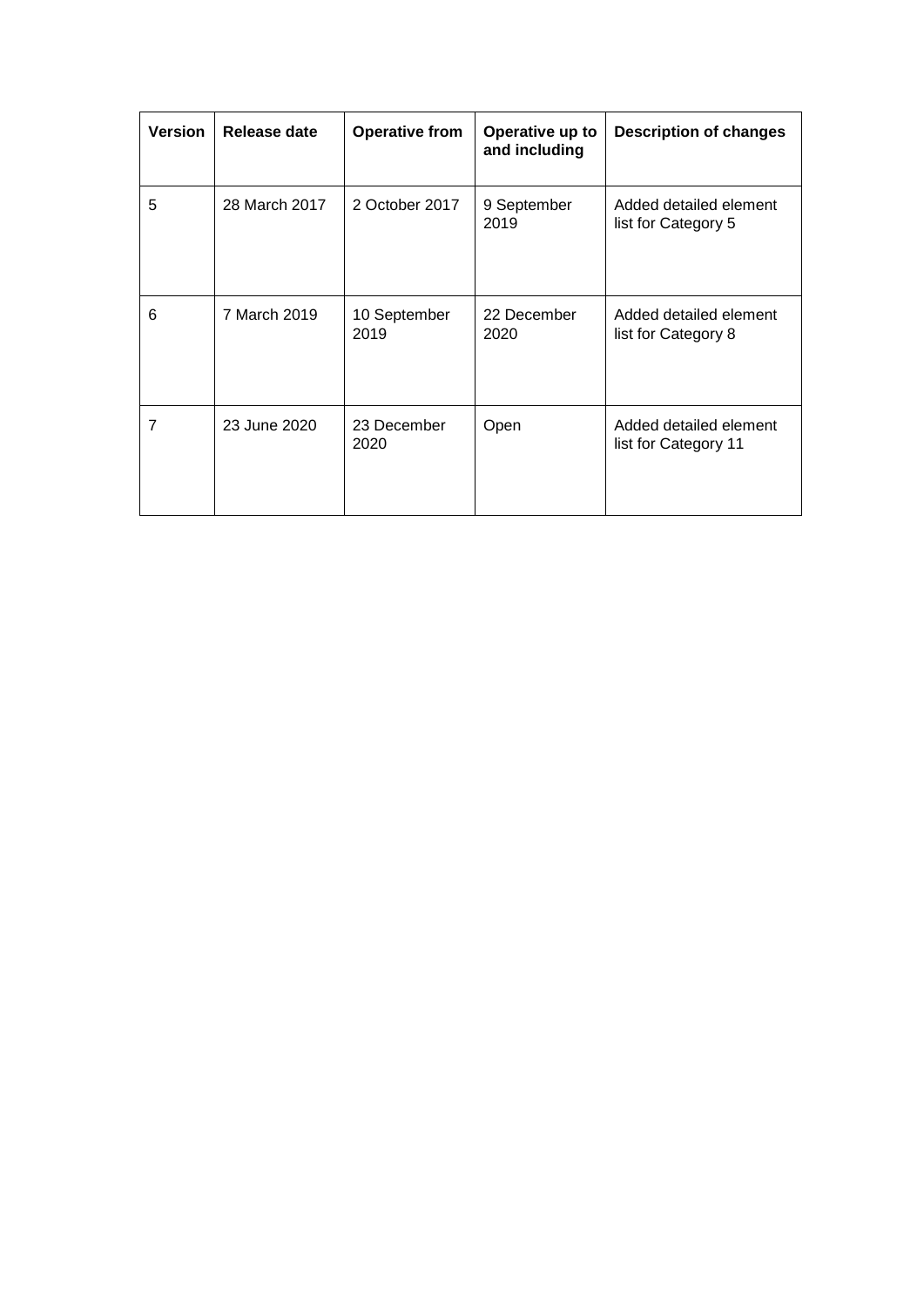#### **Contents**

| Metadata and contextual information requirements for category 1 - surface water           |  |
|-------------------------------------------------------------------------------------------|--|
|                                                                                           |  |
| Metadata and contextual information requirements for category 2 - ground water            |  |
|                                                                                           |  |
| Metadata and contextual information requirements for category 3 - water storage           |  |
|                                                                                           |  |
| Metadata and contextual information requirements for category 4 - meteorological          |  |
|                                                                                           |  |
| Metadata and contextual information requirements for subcategories in category 5 -        |  |
|                                                                                           |  |
| Metadata and contextual information requirements for category 6 - information about water |  |
| For metadata and contextual information requirements for subcategories in category 7      |  |
| (information about urban water management) see Urban Water Management Information         |  |

(information about urban water management) see Urban Water Management Information Requirements at: http://www.bom.gov.au/water/regulations/schedules/urbanWater.shtml.... 40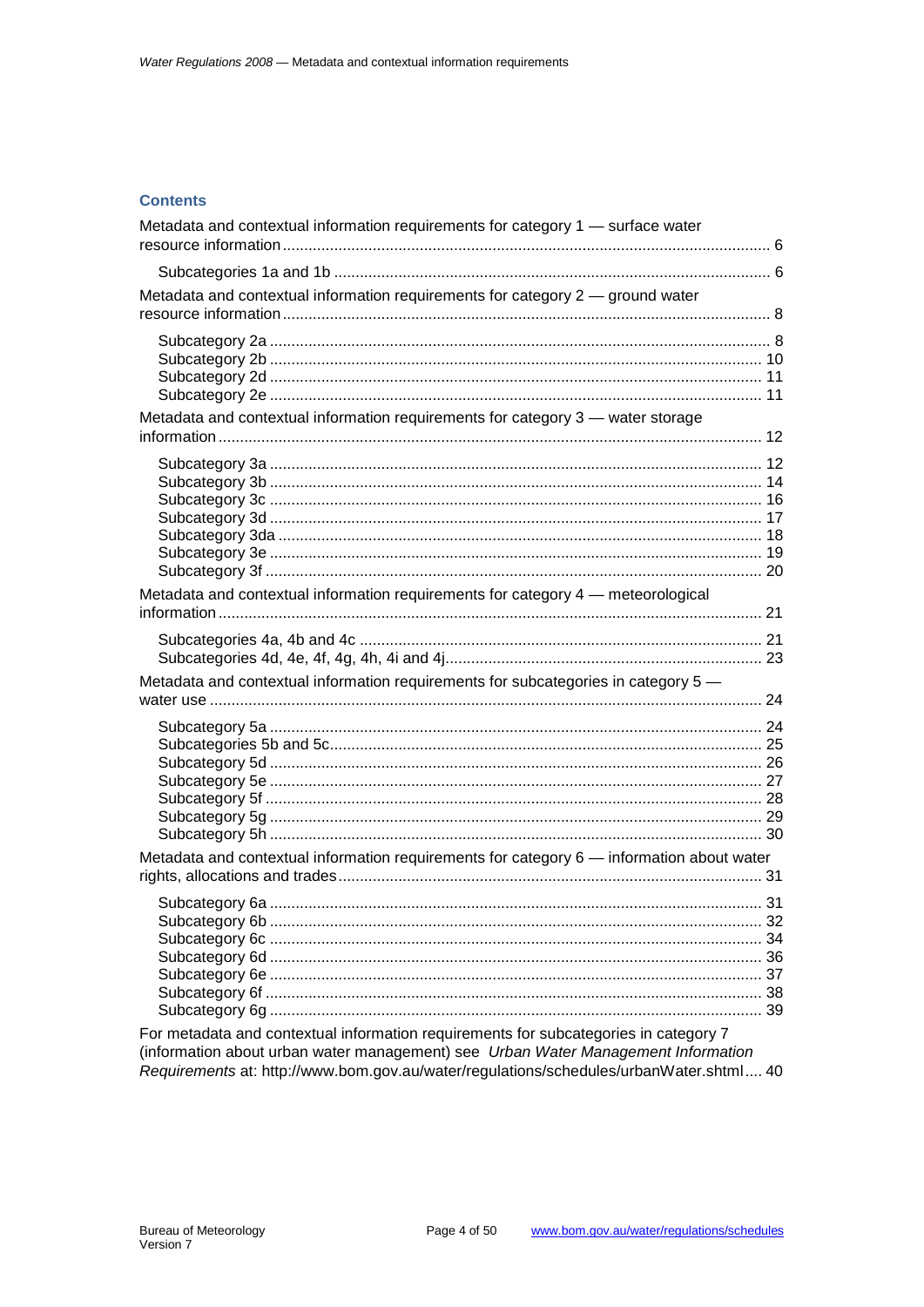| Metadata and contextual information requirements for category 8 - water restrictions  41 |  |
|------------------------------------------------------------------------------------------|--|
|                                                                                          |  |
| Metadata and contextual information requirements for subcategories in category 9 —       |  |
|                                                                                          |  |
| Metadata and contextual information requirements for category 11 - water information for |  |
|                                                                                          |  |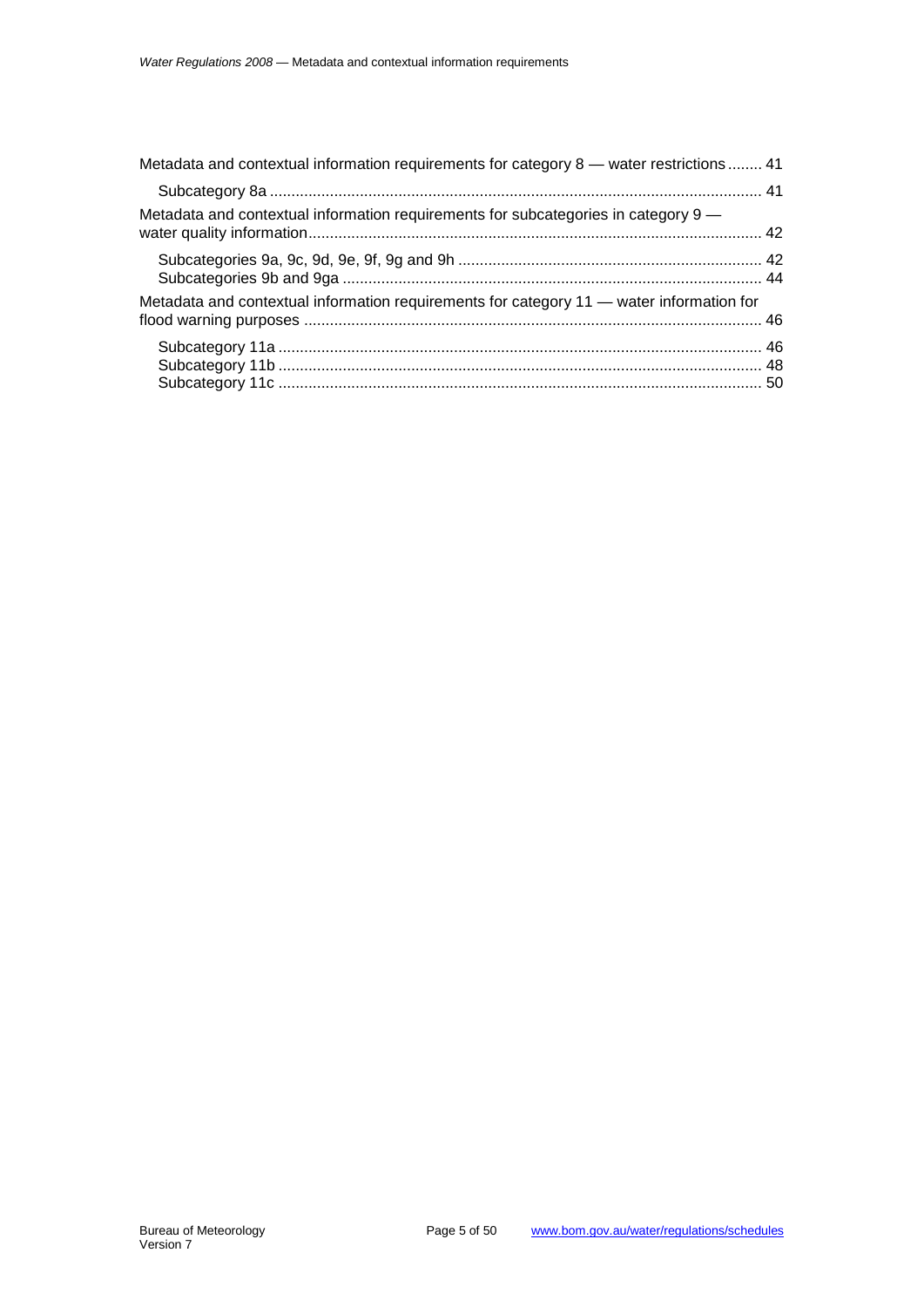### **Metadata and contextual information requirements for subcategories of water information in Schedule 3 of the** *Water Regulations 2008*

#### <span id="page-5-0"></span>**Metadata and contextual information requirements for category 1 surface water resource information**

Further information about the elements listed below, including how they are grouped together, descriptions and examples can be found in the [explanatory notes](http://www.bom.gov.au/water/regulations/schedules/document/Expl_notes_metadata_cat1-v1.pdf)

٦

<span id="page-5-1"></span>

| <b>Subcategories 1a and 1b</b><br>For explanatory notes on subcategories 1a and 1b metadata and contextual information, go to:<br>http://www.bom.gov.au/water/requlations/schedules/document/Expl_notes_metadata_cat1-v1.pdf |
|------------------------------------------------------------------------------------------------------------------------------------------------------------------------------------------------------------------------------|
| Data owner ID                                                                                                                                                                                                                |
| Data provider ID                                                                                                                                                                                                             |
| Site name                                                                                                                                                                                                                    |
| Site description                                                                                                                                                                                                             |
| Site ID                                                                                                                                                                                                                      |
| Site position                                                                                                                                                                                                                |
| Measuring point name                                                                                                                                                                                                         |
| Measuring point description                                                                                                                                                                                                  |
| Measuring point ID                                                                                                                                                                                                           |
| Measuring point position                                                                                                                                                                                                     |
| Time series ID                                                                                                                                                                                                               |
| Time series description                                                                                                                                                                                                      |
| Data point interpolation type                                                                                                                                                                                                |
| <b>Measurement status</b>                                                                                                                                                                                                    |
| Measurement date and time                                                                                                                                                                                                    |
| Measurement unit                                                                                                                                                                                                             |
| Measurement quality                                                                                                                                                                                                          |

Г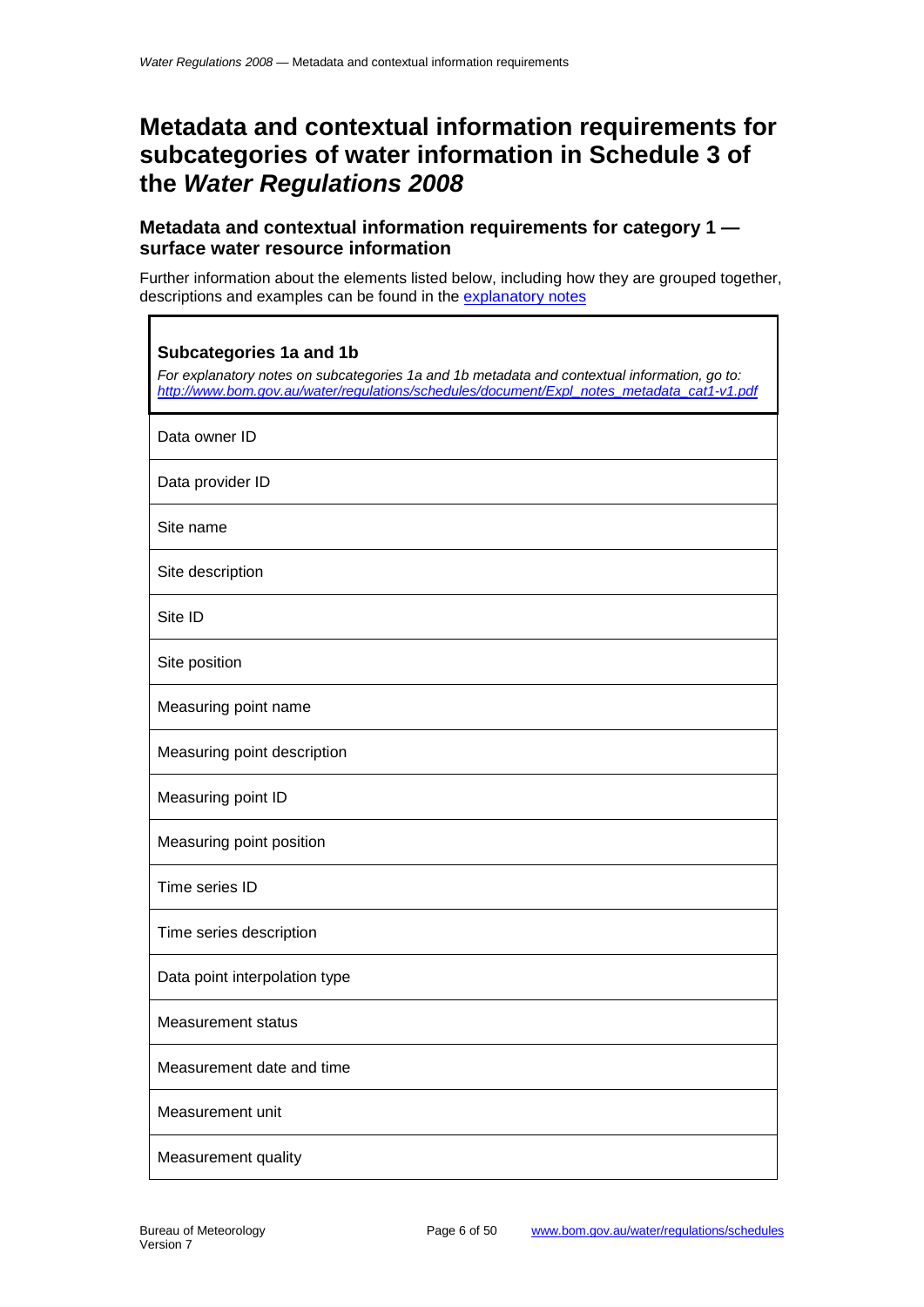#### **Subcategories 1a and 1b**

*For explanatory notes on subcategories 1a and 1b metadata and contextual information, go to: [http://www.bom.gov.au/water/regulations/schedules/document/Expl\\_notes\\_metadata\\_cat1-v1.pdf](http://www.bom.gov.au/water/regulations/schedules/document/Expl_notes_metadata_cat1-v1.pdf)*

Stream gauging ID

Stream gauging parameters

Stream gauging procedure

Watercourse name

Flow control type

Cease-to-flow level

Conversion table name

Conversion table start date-time

Conversion table relationship

Conversion table value pairs

Conversion table interpolation parameters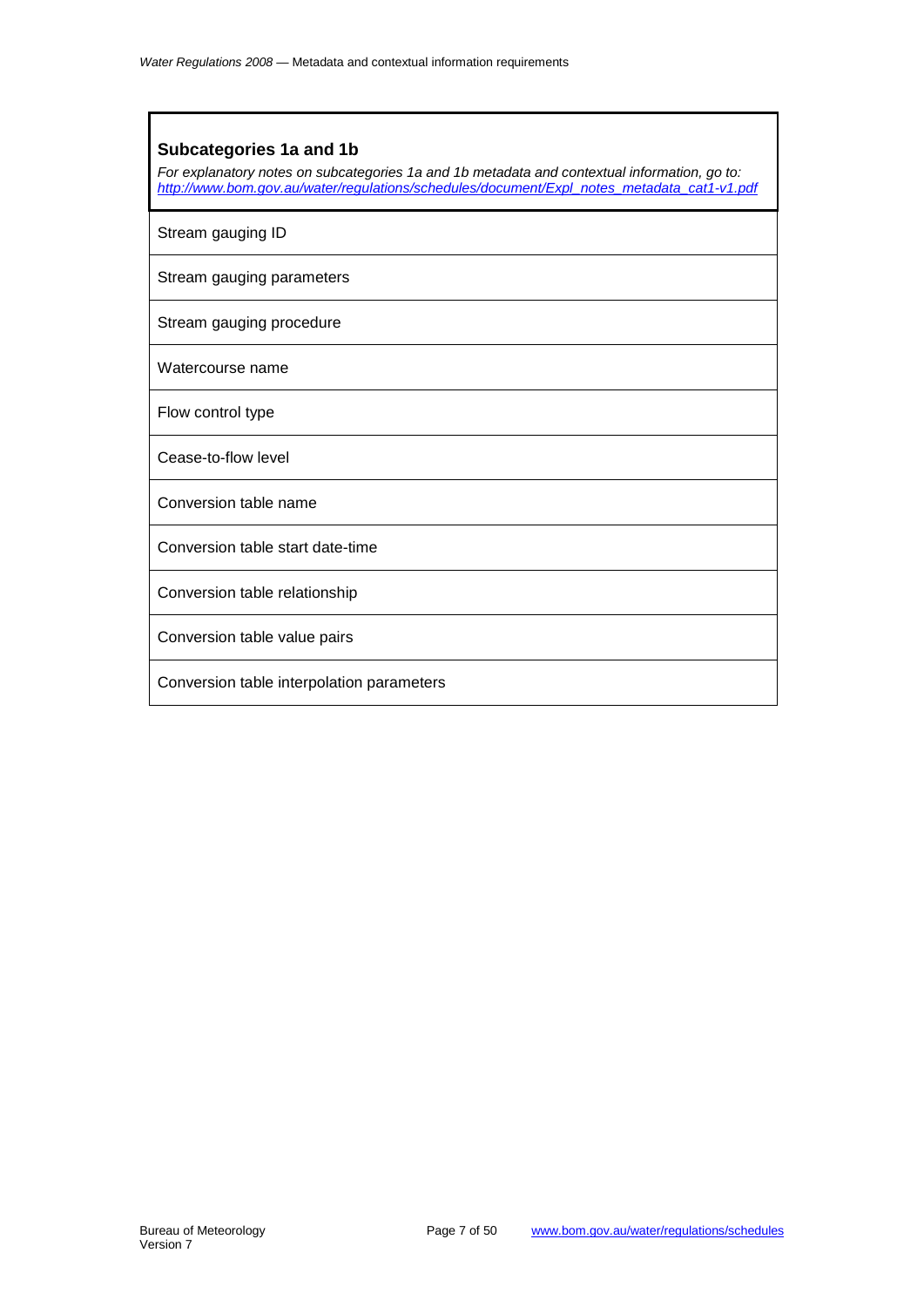#### <span id="page-7-0"></span>**Metadata and contextual information requirements for category 2 ground water resource information**

Further information about the elements listed below, including how they are grouped together, the elements which are common to subcategories 2a and 2b, descriptions and examples can be found in the [explanatory notes](http://www.bom.gov.au/water/regulations/schedules/document/Expl_notes_metadata_cat2-v1.1.pdf)

<span id="page-7-1"></span>

| <b>Subcategory 2a</b><br>For explanatory notes on subcategory 2a metadata and contextual information, go to:<br>http://www.bom.gov.au/water/regulations/schedules/document/Expl notes metadata cat2-<br>v1.1.pdf |
|------------------------------------------------------------------------------------------------------------------------------------------------------------------------------------------------------------------|
| Data owner ID                                                                                                                                                                                                    |
| Data provider ID                                                                                                                                                                                                 |
| Site name                                                                                                                                                                                                        |
| Site description                                                                                                                                                                                                 |
| Site ID                                                                                                                                                                                                          |
| Site position                                                                                                                                                                                                    |
| Measuring point name                                                                                                                                                                                             |
| Measuring point description                                                                                                                                                                                      |
| Measuring point ID                                                                                                                                                                                               |
| Measuring point position                                                                                                                                                                                         |
| Time series ID                                                                                                                                                                                                   |
| Time series description                                                                                                                                                                                          |
| Data point interpolation type                                                                                                                                                                                    |
| <b>Measurement status</b>                                                                                                                                                                                        |
| Measurement date and time                                                                                                                                                                                        |
| Measurement unit                                                                                                                                                                                                 |
| Measurement quality                                                                                                                                                                                              |
| Bore construction date                                                                                                                                                                                           |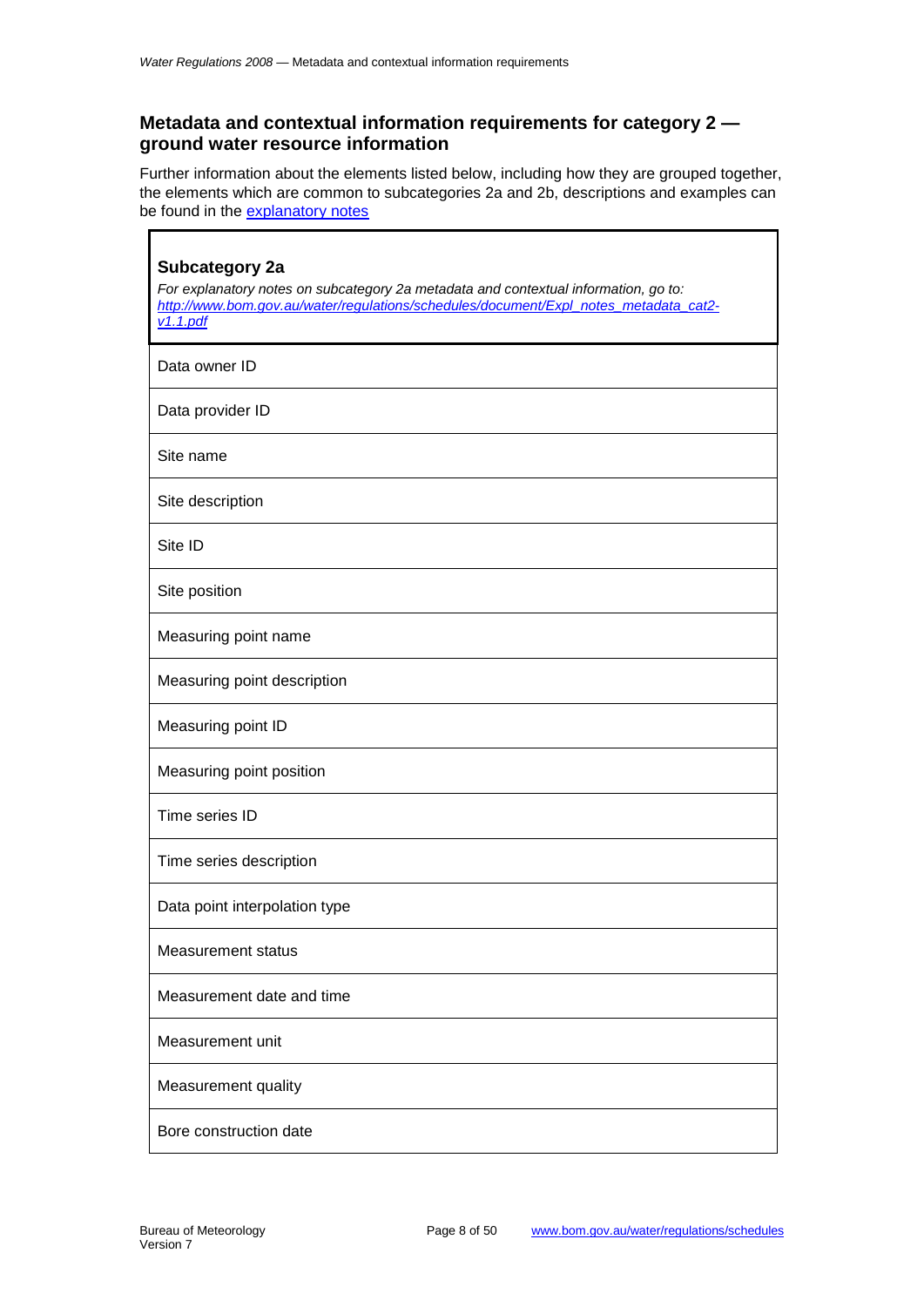### **Subcategory 2a** *For explanatory notes on subcategory 2a metadata and contextual information, go to: [http://www.bom.gov.au/water/regulations/schedules/document/Expl\\_notes\\_metadata\\_cat2](http://www.bom.gov.au/water/regulations/schedules/document/Expl_notes_metadata_cat2-v1.1.pdf) [v1.1.pdf](http://www.bom.gov.au/water/regulations/schedules/document/Expl_notes_metadata_cat2-v1.1.pdf)* Bore natural surface level Bore pipe description Bore pipe aquifer Bore pipe screen information Bore pipe depth Bore pipe yield Groundwater level measurement procedure name Groundwater level measurement procedure description Groundwater level sensor Groundwater level vertical datum type Groundwater level vertical datum elevation Groundwater level measurement axis Bore top of casing elevation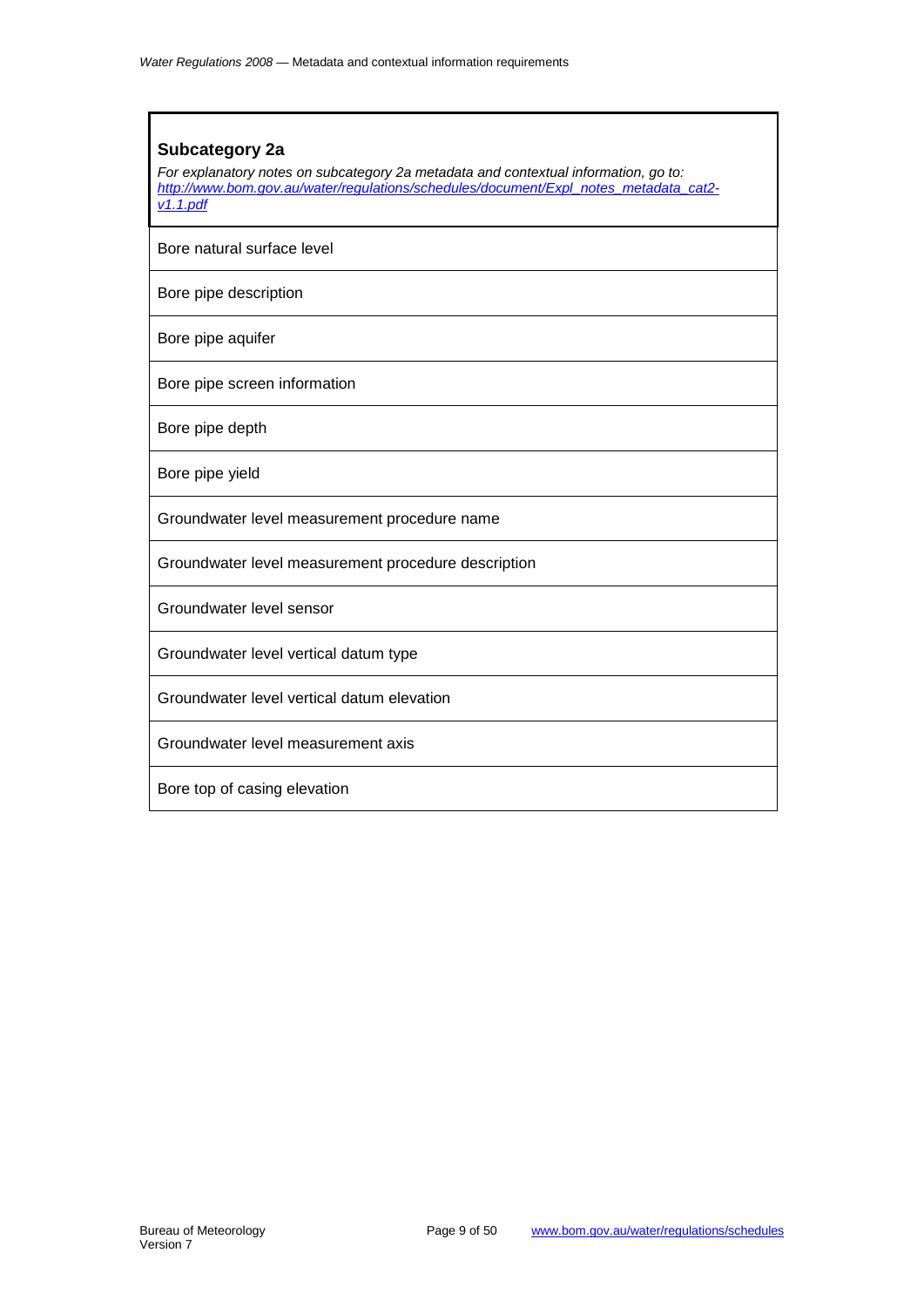## <span id="page-9-0"></span>**Subcategory 2b** *For explanatory notes on subcategory 2b metadata and contextual information, go to: [http://www.bom.gov.au/water/regulations/schedules/document/Expl\\_notes\\_metadata\\_cat2](http://www.bom.gov.au/water/regulations/schedules/document/Expl_notes_metadata_cat2-v1.1.pdf) [v1.1.pdf](http://www.bom.gov.au/water/regulations/schedules/document/Expl_notes_metadata_cat2-v1.1.pdf)* Data owner ID Data provider ID Site name Site description Site ID Site position Measuring point name Measuring point description Measuring point ID Measuring point position Time series ID Time series description Data point interpolation type Measurement status Measurement date and time Measurement unit Measurement quality Bore construction date Bore natural surface level Bore pipe description Bore pipe aquifer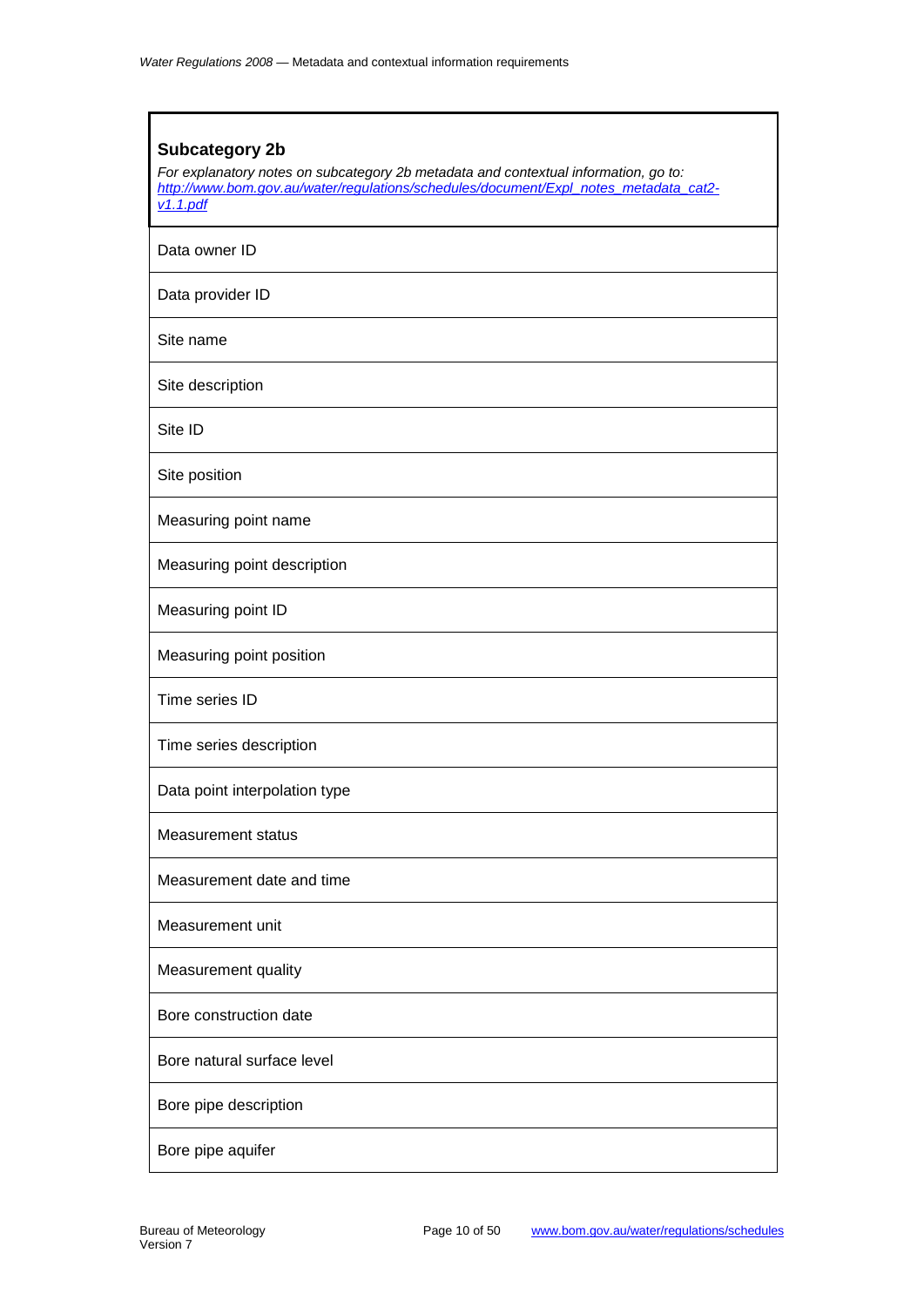#### **Subcategory 2b**

*For explanatory notes on subcategory 2b metadata and contextual information, go to: [http://www.bom.gov.au/water/regulations/schedules/document/Expl\\_notes\\_metadata\\_cat2](http://www.bom.gov.au/water/regulations/schedules/document/Expl_notes_metadata_cat2-v1.1.pdf) [v1.1.pdf](http://www.bom.gov.au/water/regulations/schedules/document/Expl_notes_metadata_cat2-v1.1.pdf)*

Bore pipe screen information

Bore pipe depth

Bore pipe yield

Groundwater pressure measurement procedure name

Groundwater pressure measurement procedure description

Groundwater pressure sensor

Groundwater pressure temperature compensated

#### <span id="page-10-0"></span>**Subcategory 2d**

Metadata and contextual information relating to:

- Geologic units
- Hydrogeologic units
- Hydrogeologic complexes

#### <span id="page-10-1"></span>**Subcategory 2e**

Metadata and contextual information required within the [ESRI geodatabase](http://www.bom.gov.au/water/regulations/dataDelivery/overview/cat2eDataFormat.shtml) in the [National Groundwater Information System schema](http://www.bom.gov.au/water/regulations/dataDelivery/overview/cat2eDataFormat.shtml)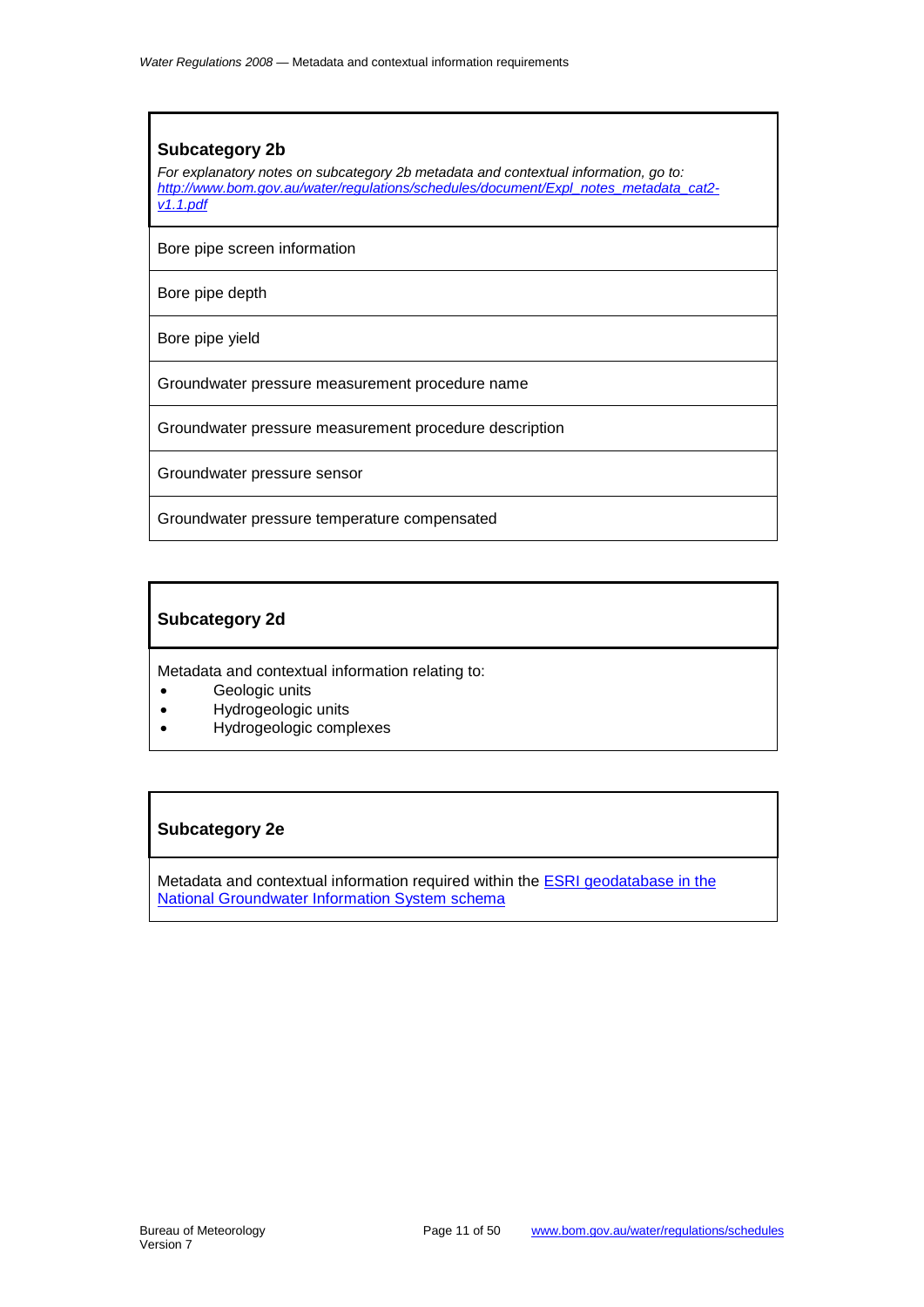Ē

#### <span id="page-11-0"></span>**Metadata and contextual information requirements for category 3 water storage information**

Further information about the elements listed below, including how they are grouped together, the elements which are common to subcategories 3a, 3b, 3c, 3d, 3da and 3e, descriptions and examples can be found in the [explanatory notes](http://www.bom.gov.au/water/regulations/schedules/document/Expl_notes_metadata_cat3-v1.pdf)

٦

<span id="page-11-1"></span>

| <b>Subcategory 3a</b><br>For explanatory notes on subcategory 3a metadata and contextual information, go to:<br>http://www.bom.gov.au/water/requlations/schedules/document/Expl notes metadata cat3-v1.pdf |
|------------------------------------------------------------------------------------------------------------------------------------------------------------------------------------------------------------|
| Data owner ID                                                                                                                                                                                              |
| Data provider ID                                                                                                                                                                                           |
| Storage name                                                                                                                                                                                               |
| Site name                                                                                                                                                                                                  |
| Site description                                                                                                                                                                                           |
| Site ID                                                                                                                                                                                                    |
| Site position                                                                                                                                                                                              |
| Measuring point name                                                                                                                                                                                       |
| Measuring point description                                                                                                                                                                                |
| Measuring point ID                                                                                                                                                                                         |
| Measuring point position                                                                                                                                                                                   |
| Times series ID                                                                                                                                                                                            |
| Time series description                                                                                                                                                                                    |
| Data point interpolation type                                                                                                                                                                              |
| <b>Measurement status</b>                                                                                                                                                                                  |
| Measurement unit                                                                                                                                                                                           |
| Measurement quality                                                                                                                                                                                        |
| Conversion table name                                                                                                                                                                                      |
| Conversion table start date and time                                                                                                                                                                       |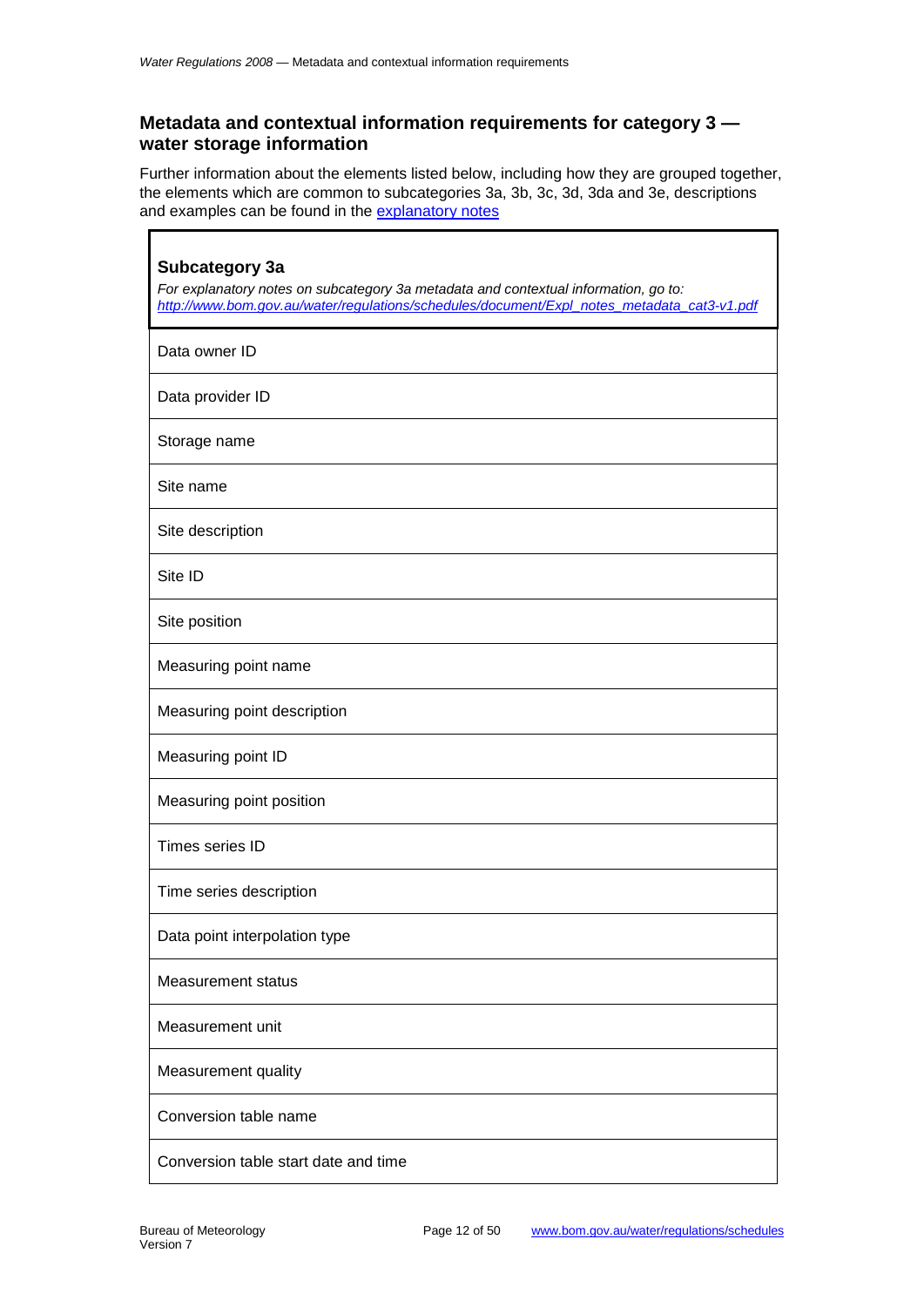#### **Subcategory 3a**

*For explanatory notes on subcategory 3a metadata and contextual information, go to: [http://www.bom.gov.au/water/regulations/schedules/document/Expl\\_notes\\_metadata\\_cat3-v1.pdf](http://www.bom.gov.au/water/regulations/schedules/document/Expl_notes_metadata_cat3-v1.pdf)*

Conversion table relationship

Conversion table value pairs

Conversion table interpolation parameters

Measurement date and time

Measuring point vertical datum elevation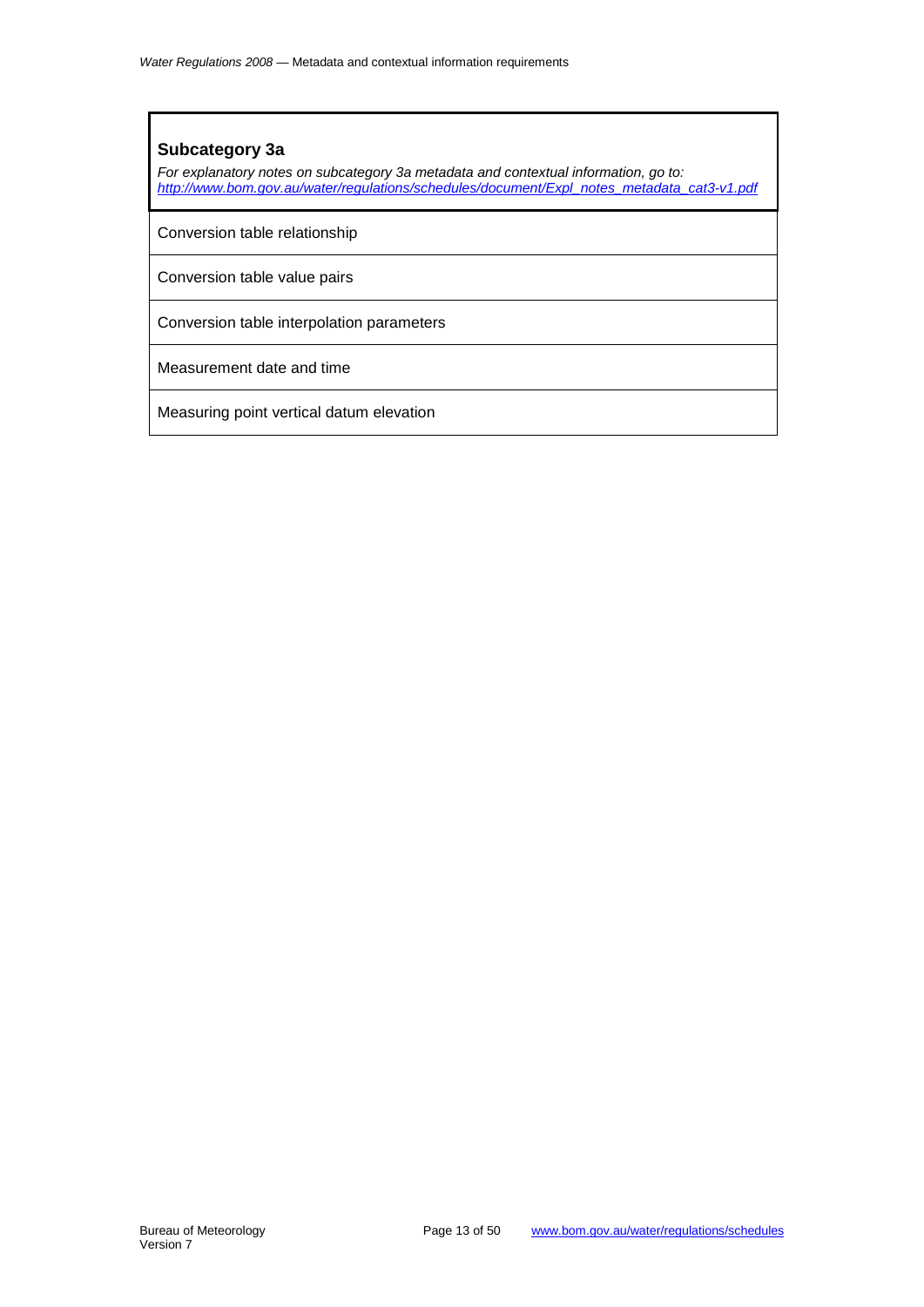# <span id="page-13-0"></span>**Subcategory 3b** *For explanatory notes on subcategory 3b metadata and contextual information, go to: [http://www.bom.gov.au/water/regulations/schedules/document/Expl\\_notes\\_metadata\\_cat3-v1.pdf](http://www.bom.gov.au/water/regulations/schedules/document/Expl_notes_metadata_cat3-v1.pdf)* Data owner ID Data provider ID Storage name Site name Site description Site ID Site position Measuring point name Measuring point description Measuring point ID Measuring point position Times series ID Time series description Data point interpolation type Measurement status Measurement unit Measurement quality Conversion table name Conversion table start date and time Conversion table relationship Conversion table value pairs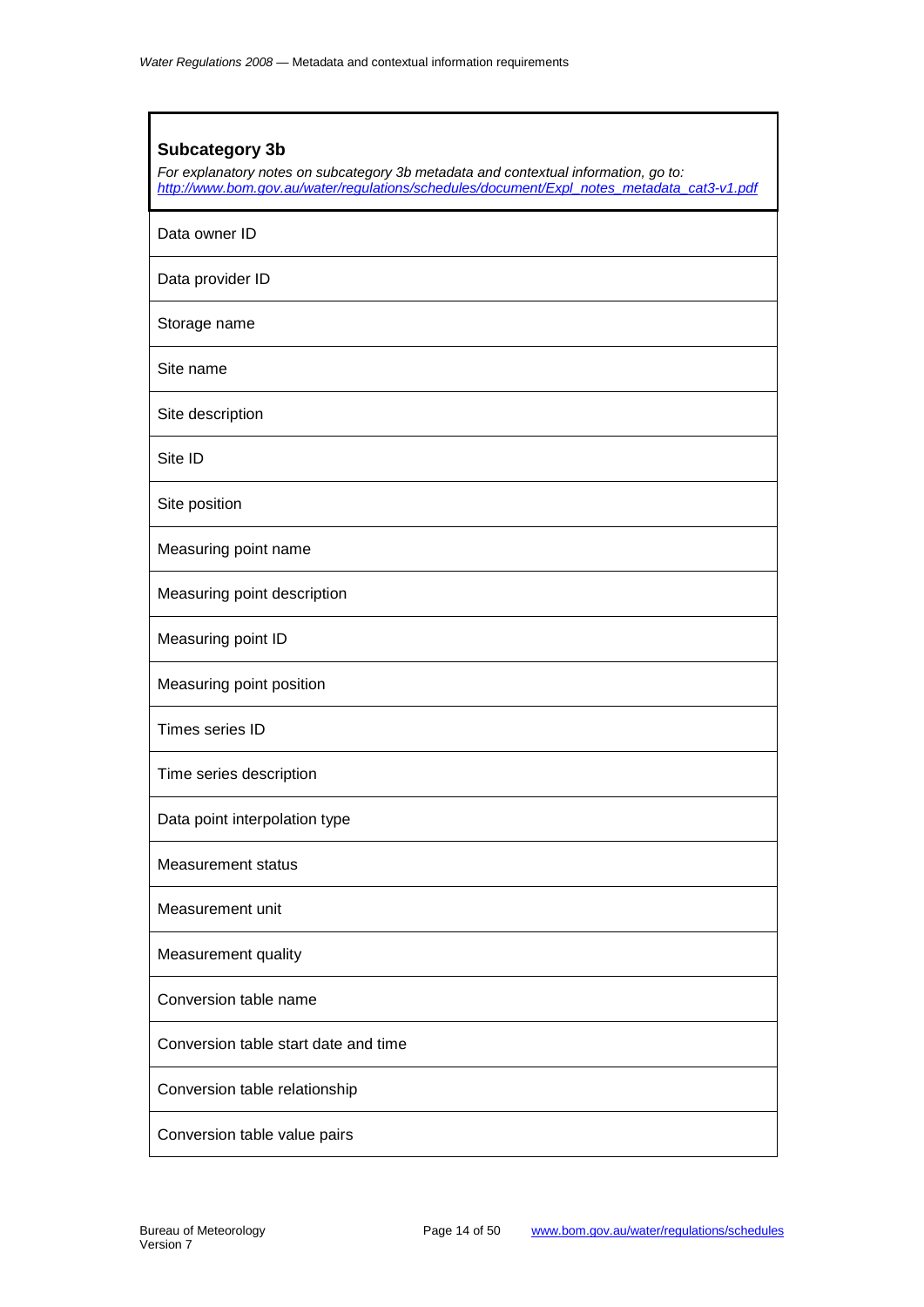#### **Subcategory 3b**

*For explanatory notes on subcategory 3b metadata and contextual information, go to: [http://www.bom.gov.au/water/regulations/schedules/document/Expl\\_notes\\_metadata\\_cat3-v1.pdf](http://www.bom.gov.au/water/regulations/schedules/document/Expl_notes_metadata_cat3-v1.pdf)*

Conversion table interpolation parameters

Measurement date and time

Measuring point vertical datum elevation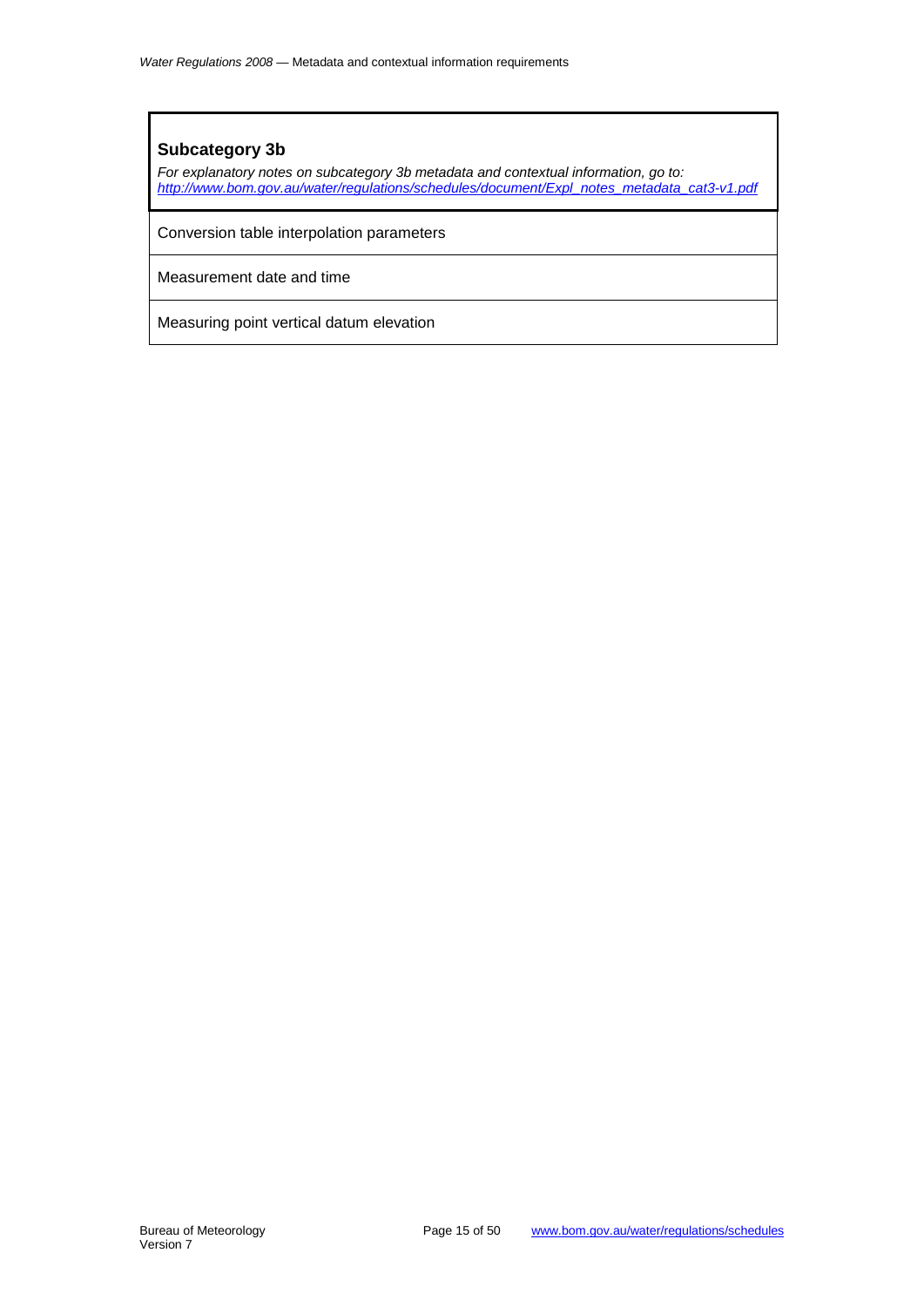# <span id="page-15-0"></span>**Subcategory 3c** *For explanatory notes on subcategory 3c metadata and contextual information, go to: [http://www.bom.gov.au/water/regulations/schedules/document/Expl\\_notes\\_metadata\\_cat3-v1.pdf](http://www.bom.gov.au/water/regulations/schedules/document/Expl_notes_metadata_cat3-v1.pdf)* Data owner ID Data provider ID Storage name Site name Site description Site ID Site position Measuring point name Measuring point description Measuring point ID Measuring point position Times series ID Time series description Data point interpolation type Measurement status Measurement unit Measurement quality Start date and time of measurement End date and time of measurement Purpose of water released or delivered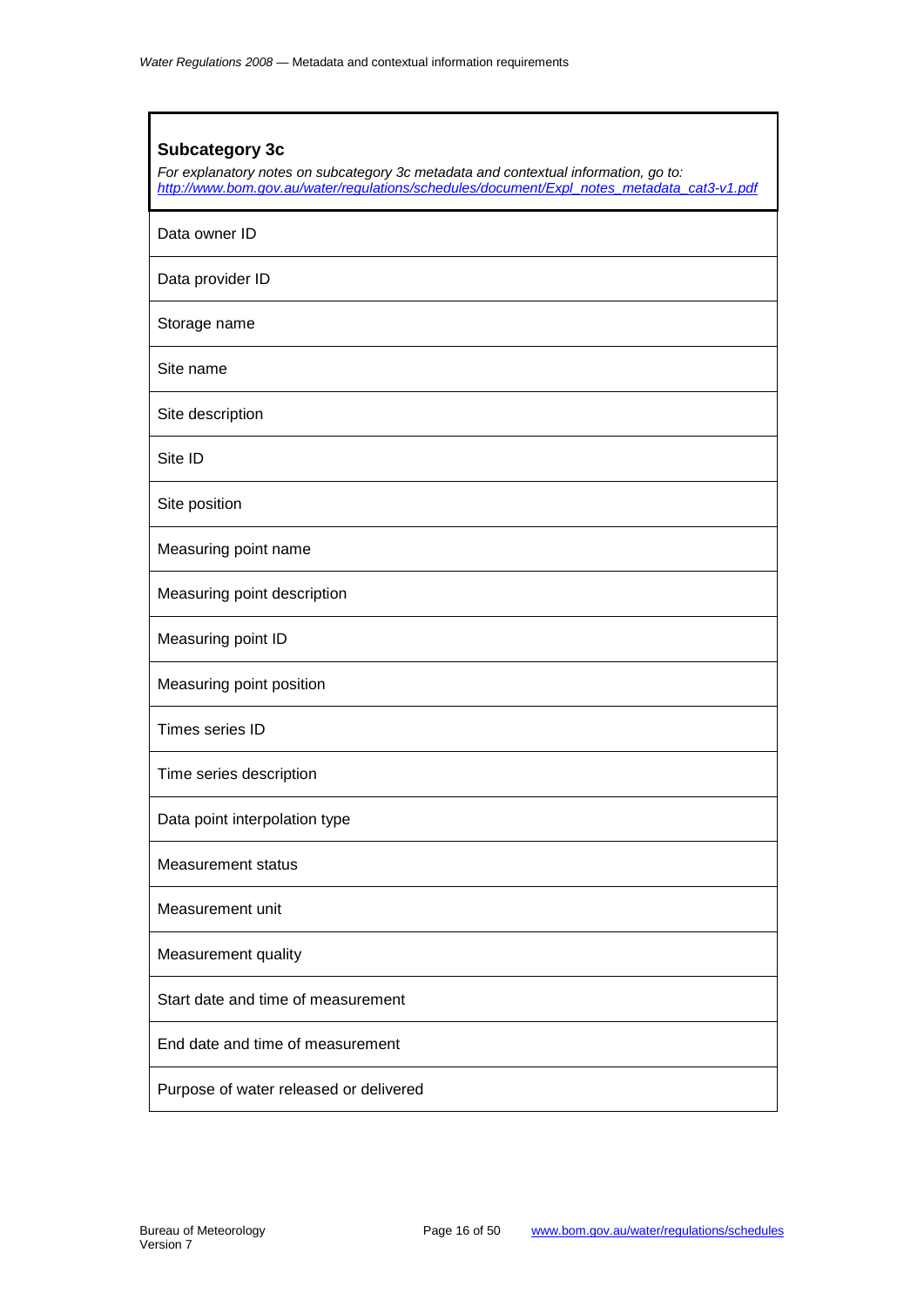# <span id="page-16-0"></span>**Subcategory 3d** *For explanatory notes on subcategory 3d metadata and contextual information, go to: [http://www.bom.gov.au/water/regulations/schedules/document/Expl\\_notes\\_metadata\\_cat3-v1.pdf](http://www.bom.gov.au/water/regulations/schedules/document/Expl_notes_metadata_cat3-v1.pdf)* Data owner ID Data provider ID Storage name Site name Site description Site ID Site position Measuring point name Measuring point description Measuring point ID Measuring point position Times series ID Time series description Data point interpolation type Measurement status Measurement unit Measurement quality Start date and time of measurement End date and time of measurement Purpose of water released or delivered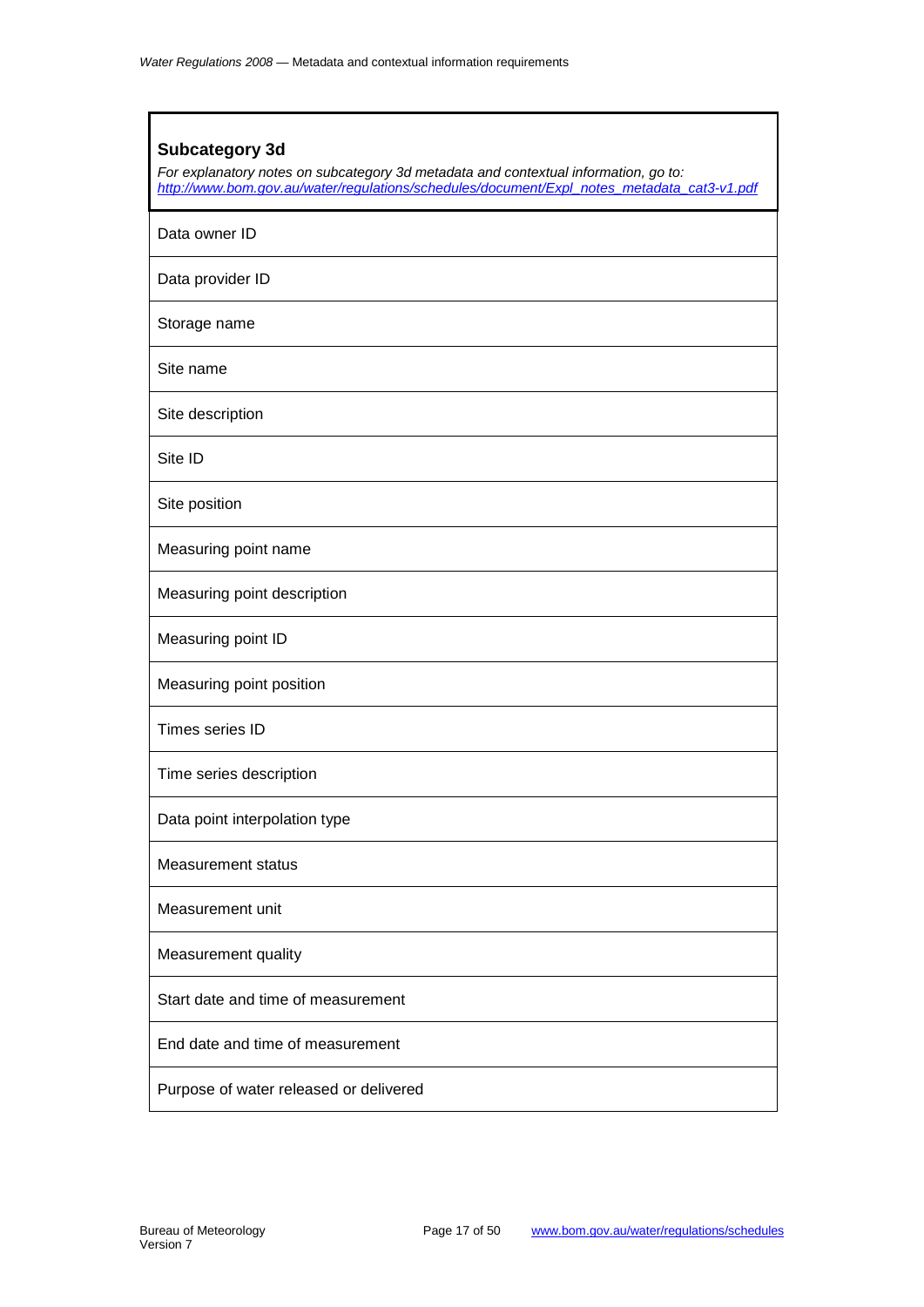#### <span id="page-17-0"></span>**Subcategory 3da**

*For explanatory notes on subcategory 3da metadata and contextual information, go to: [http://www.bom.gov.au/water/regulations/schedules/document/Expl\\_notes\\_metadata\\_cat3-v1.pdf](http://www.bom.gov.au/water/regulations/schedules/document/Expl_notes_metadata_cat3-v1.pdf)*

Data owner ID

Data provider ID

Storage name

Site name

Site description

Site ID

Site position

Measuring point name

Measuring point description

Measuring point ID

Measuring point position

Times series ID

Time series description

Data point interpolation type

Measurement status

Measurement unit

Measurement quality

Start date and time of measurement

End date and time of measurement

Water source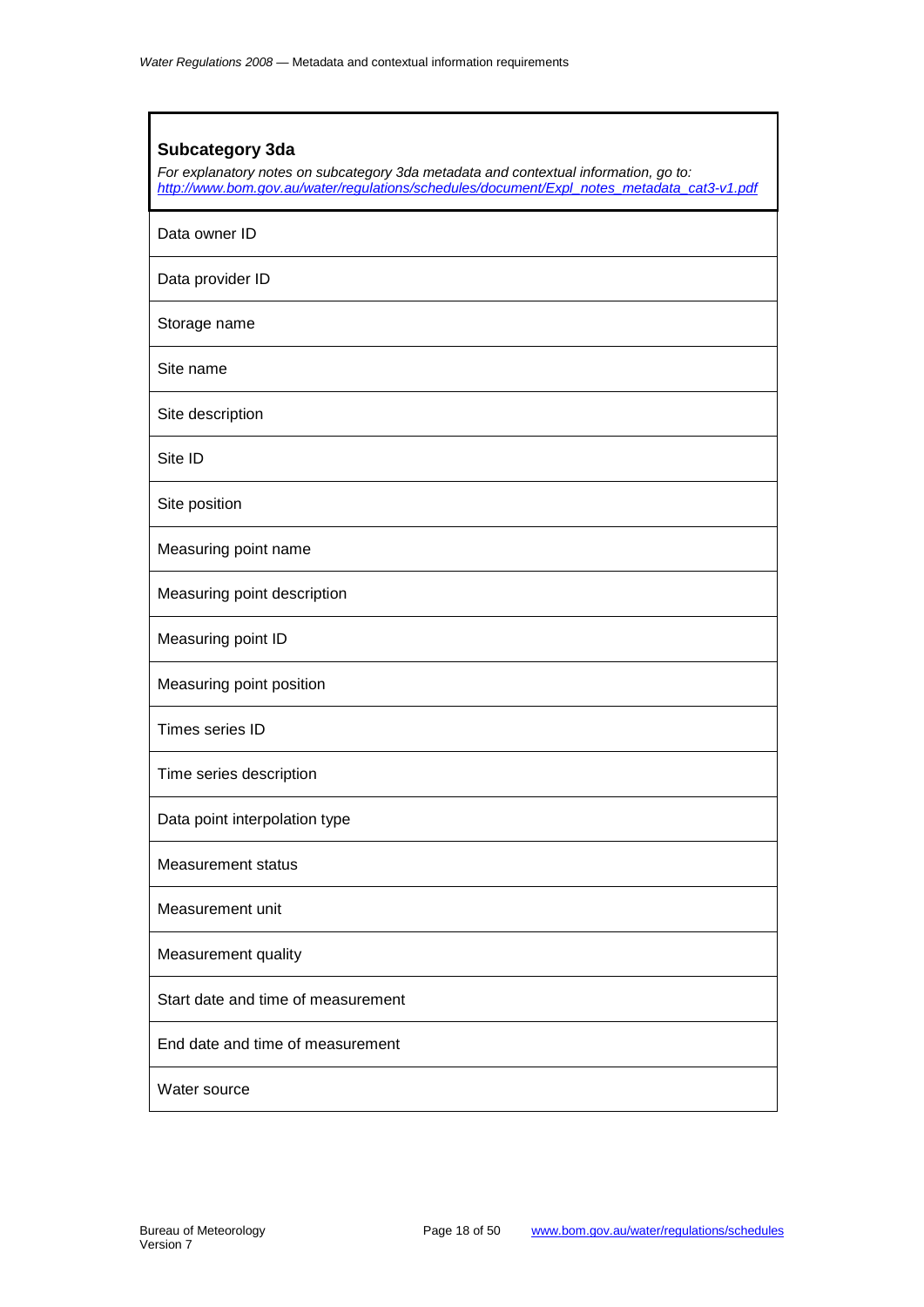# <span id="page-18-0"></span>**Subcategory 3e** *For explanatory notes on subcategory 3e metadata and contextual information, go to: [http://www.bom.gov.au/water/regulations/schedules/document/Expl\\_notes\\_metadata\\_cat3-v1.pdf](http://www.bom.gov.au/water/regulations/schedules/document/Expl_notes_metadata_cat3-v1.pdf)* Data owner ID Data provider ID Storage name Site name Site description Site ID Site position Measuring point name Measuring point description Measuring point ID Measuring point position Times series ID Time series description Data point interpolation type Measurement status Measurement unit Measurement quality Watercourse name Measurement date and time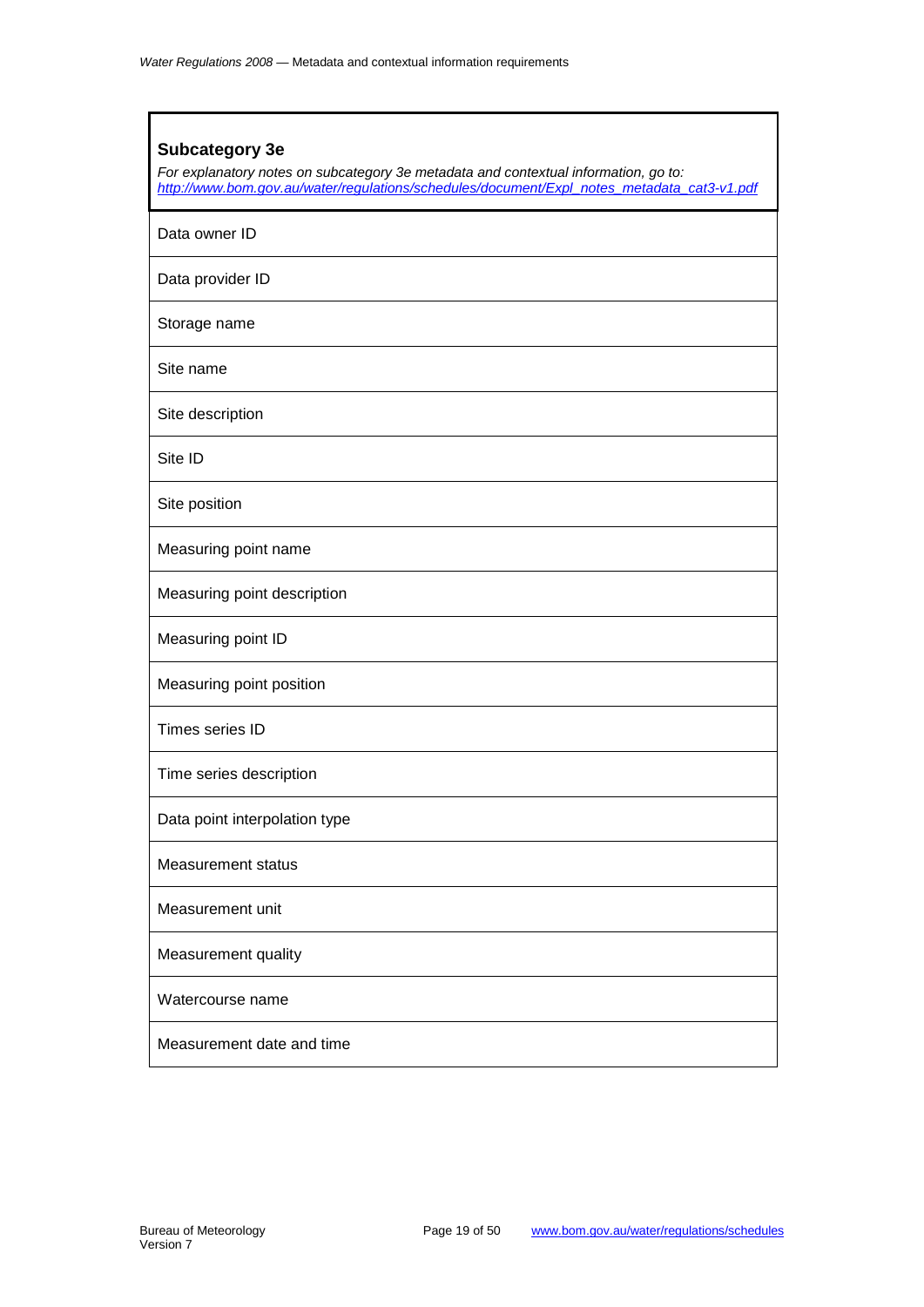#### <span id="page-19-0"></span>**Subcategory 3f**

*For explanatory notes on subcategory 3f metadata and contextual information, go to: [http://www.bom.gov.au/water/regulations/schedules/document/Expl\\_notes\\_metadata\\_cat3-v1.pdf](http://www.bom.gov.au/water/regulations/schedules/document/Expl_notes_metadata_cat3-v1.pdf)*

Data owner ID

Data provider ID

Storage name

Location of the dam

Watercourse name

Full supply level

Minimum supply level

Total storage capacity

Accessible storage capacity

Dead storage capacity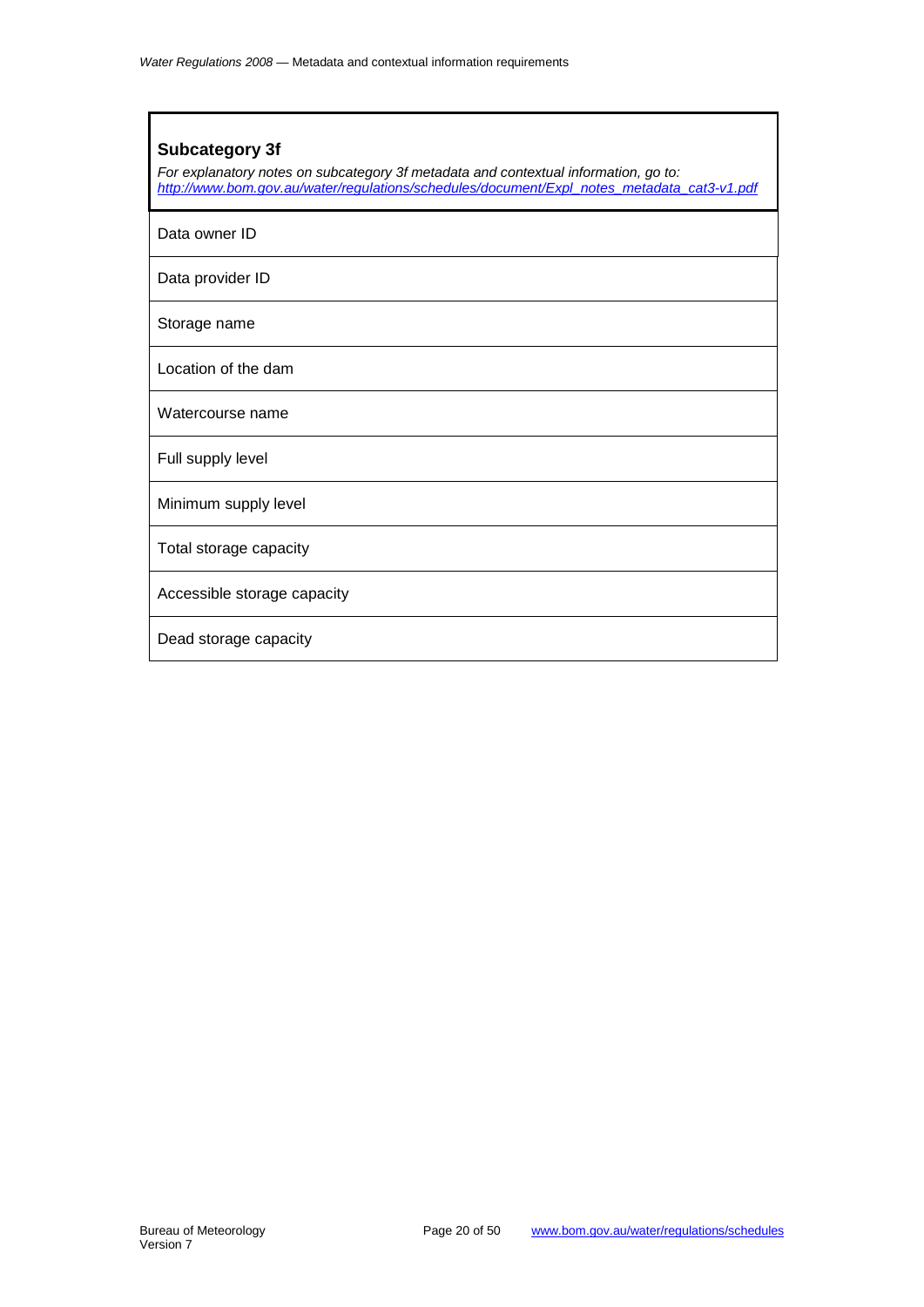$\mathbf{r}$ 

#### <span id="page-20-0"></span>**Metadata and contextual information requirements for category 4 meteorological information**

Further information about the elements listed below, including how they are grouped together, the elements which are common to all subcategories, descriptions and examples can be found in the [explanatory notes](http://www.bom.gov.au/water/regulations/schedules/document/Expl_notes_metadata_cat4-v1.pdf)

٦

<span id="page-20-1"></span>

| Subcategories 4a, 4b and 4c<br>For explanatory notes on subcategories 4a, 4b and 4c metadata and contextual information, go to:<br>http://www.bom.gov.au/water/regulations/schedules/document/Expl notes metadata cat4-v1.pdf |
|-------------------------------------------------------------------------------------------------------------------------------------------------------------------------------------------------------------------------------|
| Data owner ID                                                                                                                                                                                                                 |
| Data provider ID                                                                                                                                                                                                              |
| Site name                                                                                                                                                                                                                     |
| Site description                                                                                                                                                                                                              |
| Site ID                                                                                                                                                                                                                       |
| Site position                                                                                                                                                                                                                 |
| Site elevation                                                                                                                                                                                                                |
| Site geographic description                                                                                                                                                                                                   |
| Measuring point name                                                                                                                                                                                                          |
| Measuring point description                                                                                                                                                                                                   |
| Measuring point ID                                                                                                                                                                                                            |
| Measuring point position                                                                                                                                                                                                      |
| Measuring point elevation                                                                                                                                                                                                     |
| Time series ID                                                                                                                                                                                                                |
| Time series description                                                                                                                                                                                                       |
| Data point interpolation type                                                                                                                                                                                                 |
| Measurement date and time                                                                                                                                                                                                     |
| <b>Measurement status</b>                                                                                                                                                                                                     |
| Measurement unit                                                                                                                                                                                                              |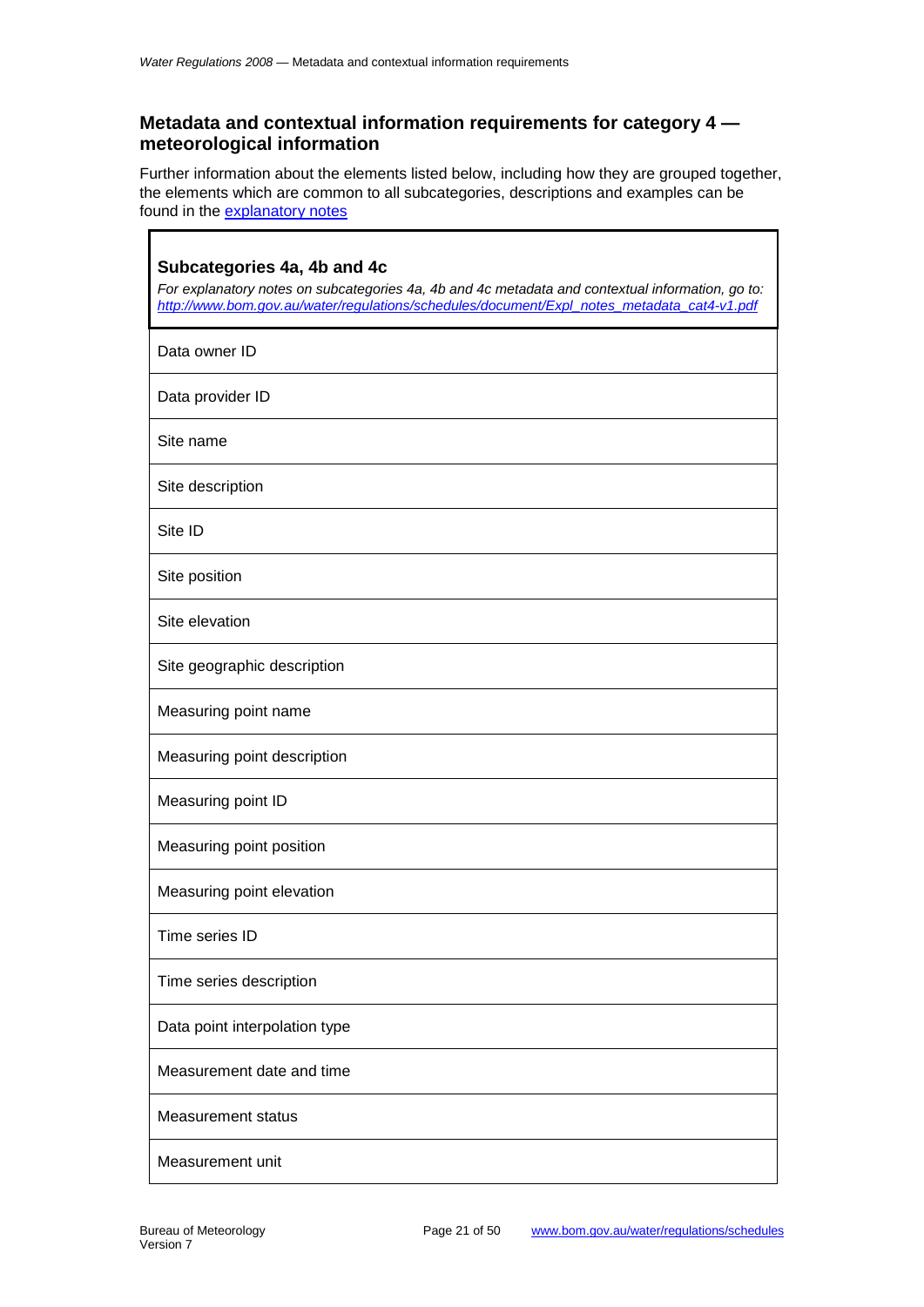#### **Subcategories 4a, 4b and 4c**

*For explanatory notes on subcategories 4a, 4b and 4c metadata and contextual information, go to: [http://www.bom.gov.au/water/regulations/schedules/document/Expl\\_notes\\_metadata\\_cat4-v1.pdf](http://www.bom.gov.au/water/regulations/schedules/document/Expl_notes_metadata_cat4-v1.pdf)*

Measurement procedure

Measurement quality

Measurement comments

Duration of measurement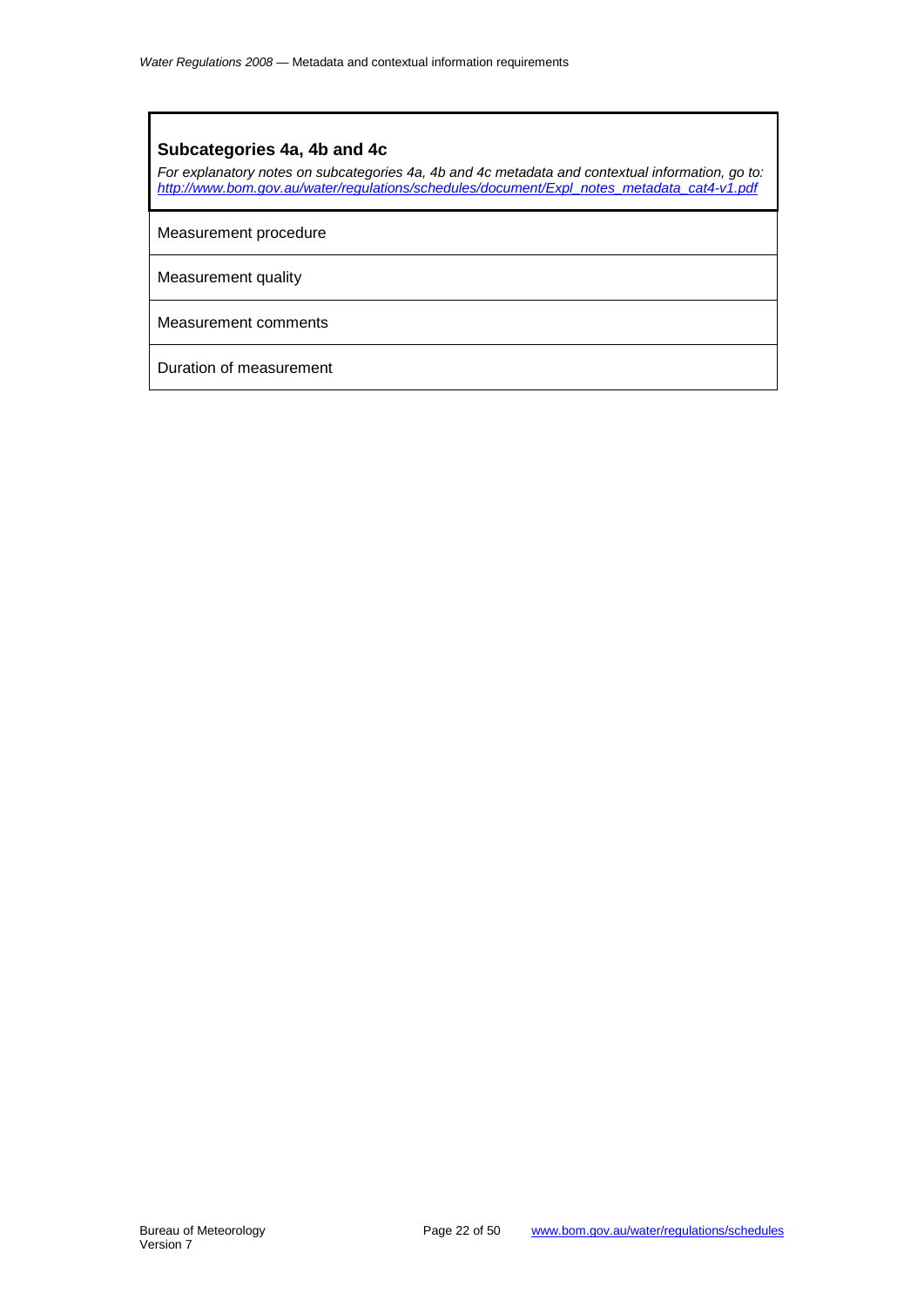<span id="page-22-0"></span>

| Subcategories 4d, 4e, 4f, 4g, 4h, 4i and 4j<br>For explanatory notes on subcategories 4d to4j metadata and contextual information, go to:<br>http://www.bom.gov.au/water/regulations/schedules/document/Expl notes metadata cat4-v1.pdf |
|-----------------------------------------------------------------------------------------------------------------------------------------------------------------------------------------------------------------------------------------|
| Data owner ID                                                                                                                                                                                                                           |
| Data provider ID                                                                                                                                                                                                                        |
| Site name                                                                                                                                                                                                                               |
| Site description                                                                                                                                                                                                                        |
| Site ID                                                                                                                                                                                                                                 |
| Site position                                                                                                                                                                                                                           |
| Site elevation                                                                                                                                                                                                                          |
| Site geographic description                                                                                                                                                                                                             |
| Measuring point name                                                                                                                                                                                                                    |
| Measuring point description                                                                                                                                                                                                             |
| Measuring point ID                                                                                                                                                                                                                      |
| Measuring point position                                                                                                                                                                                                                |
| Measuring point elevation                                                                                                                                                                                                               |
| Time series ID                                                                                                                                                                                                                          |
| Time series description                                                                                                                                                                                                                 |
| Data point interpolation type                                                                                                                                                                                                           |
| Measurement date and time                                                                                                                                                                                                               |
| <b>Measurement status</b>                                                                                                                                                                                                               |
| Measurement unit                                                                                                                                                                                                                        |
| Measurement procedure                                                                                                                                                                                                                   |
| Measurement quality                                                                                                                                                                                                                     |
| <b>Measurement comments</b>                                                                                                                                                                                                             |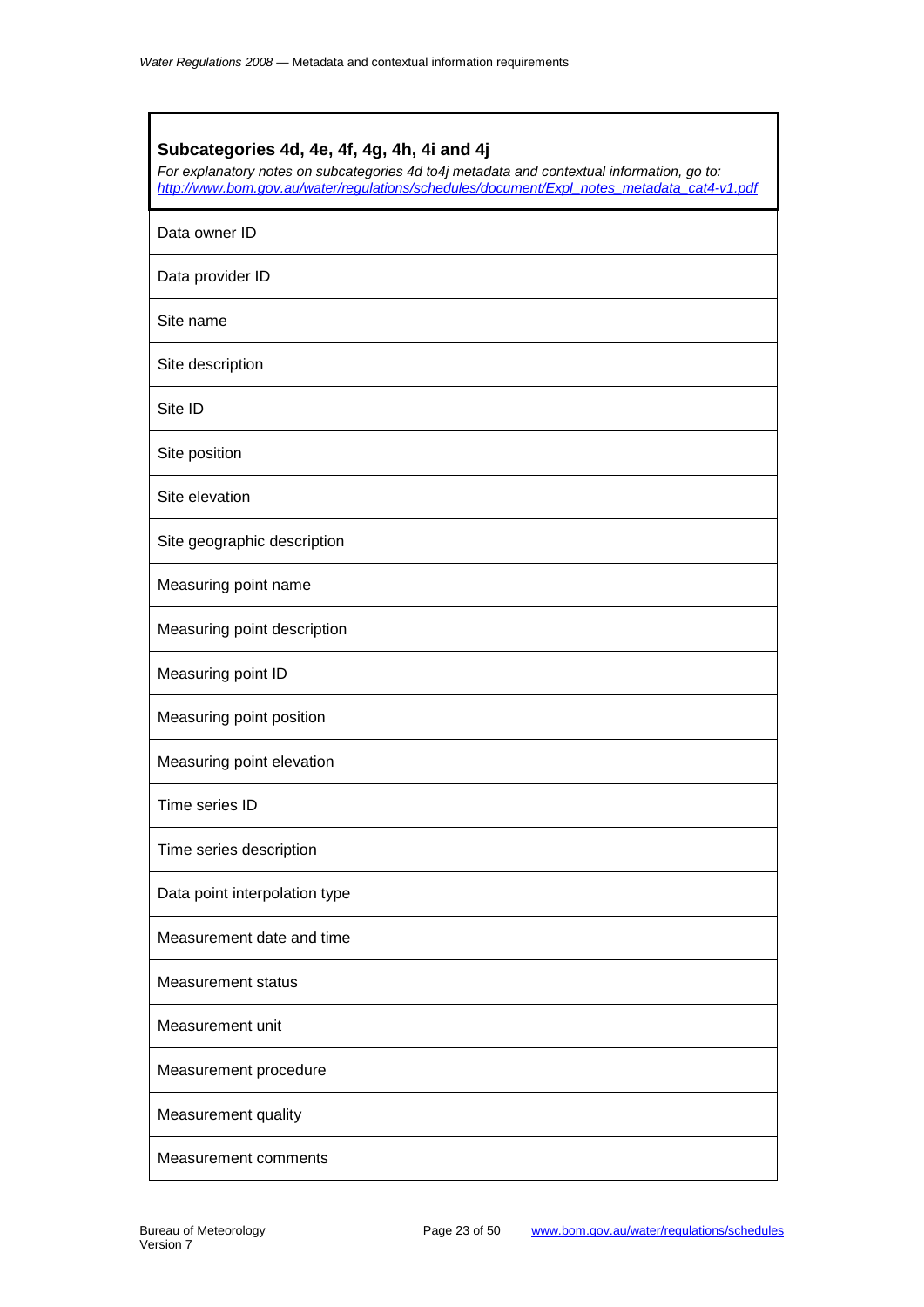Ē

#### <span id="page-23-0"></span>**Metadata and contextual information requirements for subcategories in category 5 — water use**

Further information about the elements listed below, including how they are grouped together, the elements which are common to all subcategories, descriptions and examples can be found in the [explanatory notes](http://www.bom.gov.au/water/regulations/schedules/document/Expl_notes_metadata_cat5-v1.pdf)

J.

<span id="page-23-1"></span>

| Subcategory 5a<br>For explanatory notes on subcategory 5a metadata and contextual information, go to:<br>http://www.bom.gov.au/water/requlations/schedules/document/Expl_notes_metadata_cat5-v1.pdf |
|-----------------------------------------------------------------------------------------------------------------------------------------------------------------------------------------------------|
| Data owner ID                                                                                                                                                                                       |
| Data provider ID                                                                                                                                                                                    |
| Name of State or Territory                                                                                                                                                                          |
| Name of surface water system                                                                                                                                                                        |
| Name of surface water management area                                                                                                                                                               |
| Water system spatial boundaries                                                                                                                                                                     |
| Water management area spatial boundaries                                                                                                                                                            |
| Purpose of water taken                                                                                                                                                                              |
| Unit of measure                                                                                                                                                                                     |
| Comments                                                                                                                                                                                            |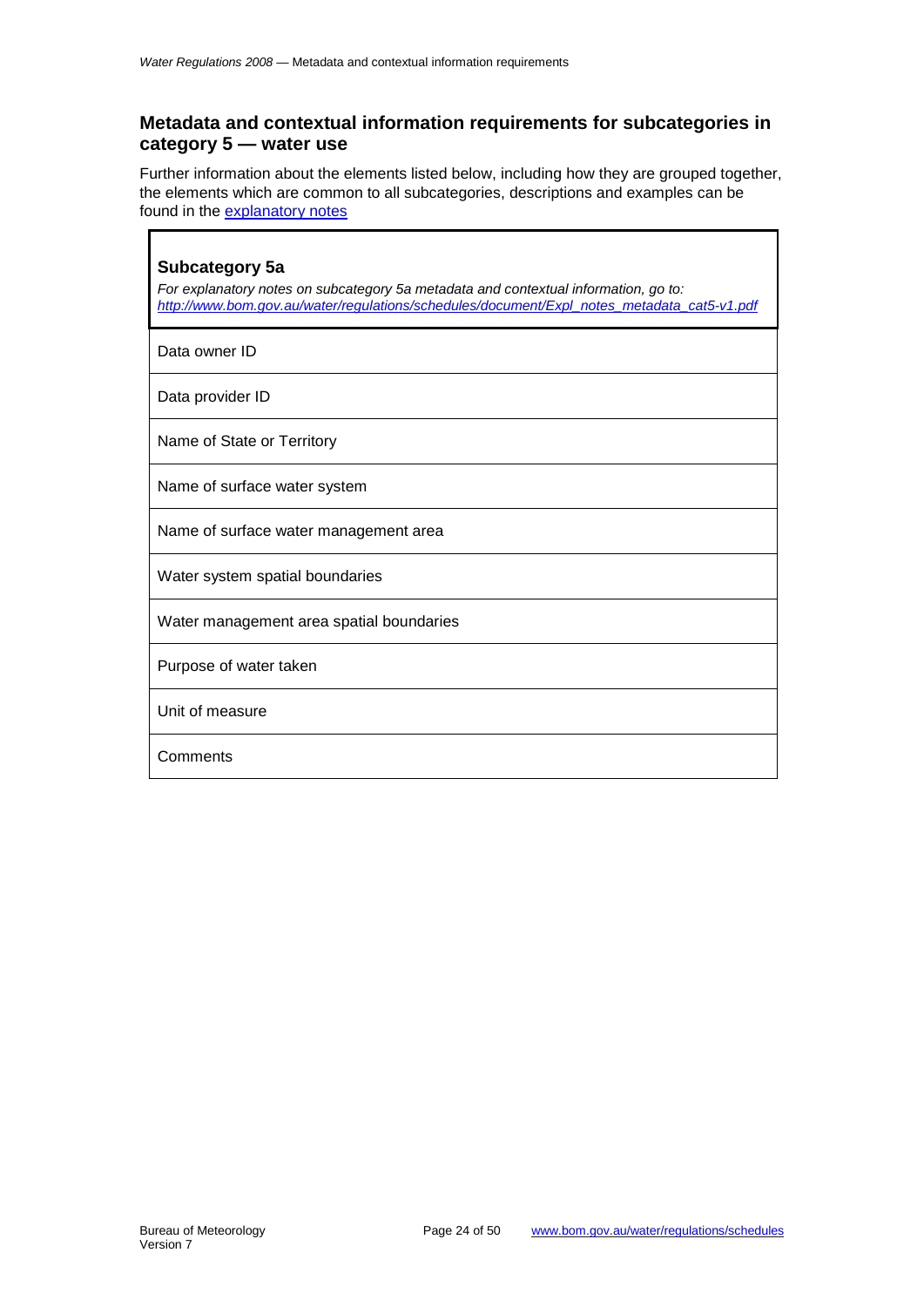#### <span id="page-24-0"></span>**Subcategories 5b and 5c**

*For explanatory notes on subcategories 5b and 5c metadata and contextual information, go to: [http://www.bom.gov.au/water/regulations/schedules/document/Expl\\_notes\\_metadata\\_cat5-v1.pdf](http://www.bom.gov.au/water/regulations/schedules/document/Expl_notes_metadata_cat5-v1.pdf)*

Data owner ID

Data provider ID

Name of State or Territory

Name of surface water system

Name of surface water management area

Name of irrigation network

Water system spatial boundaries

Water management area spatial boundaries

Unit of measure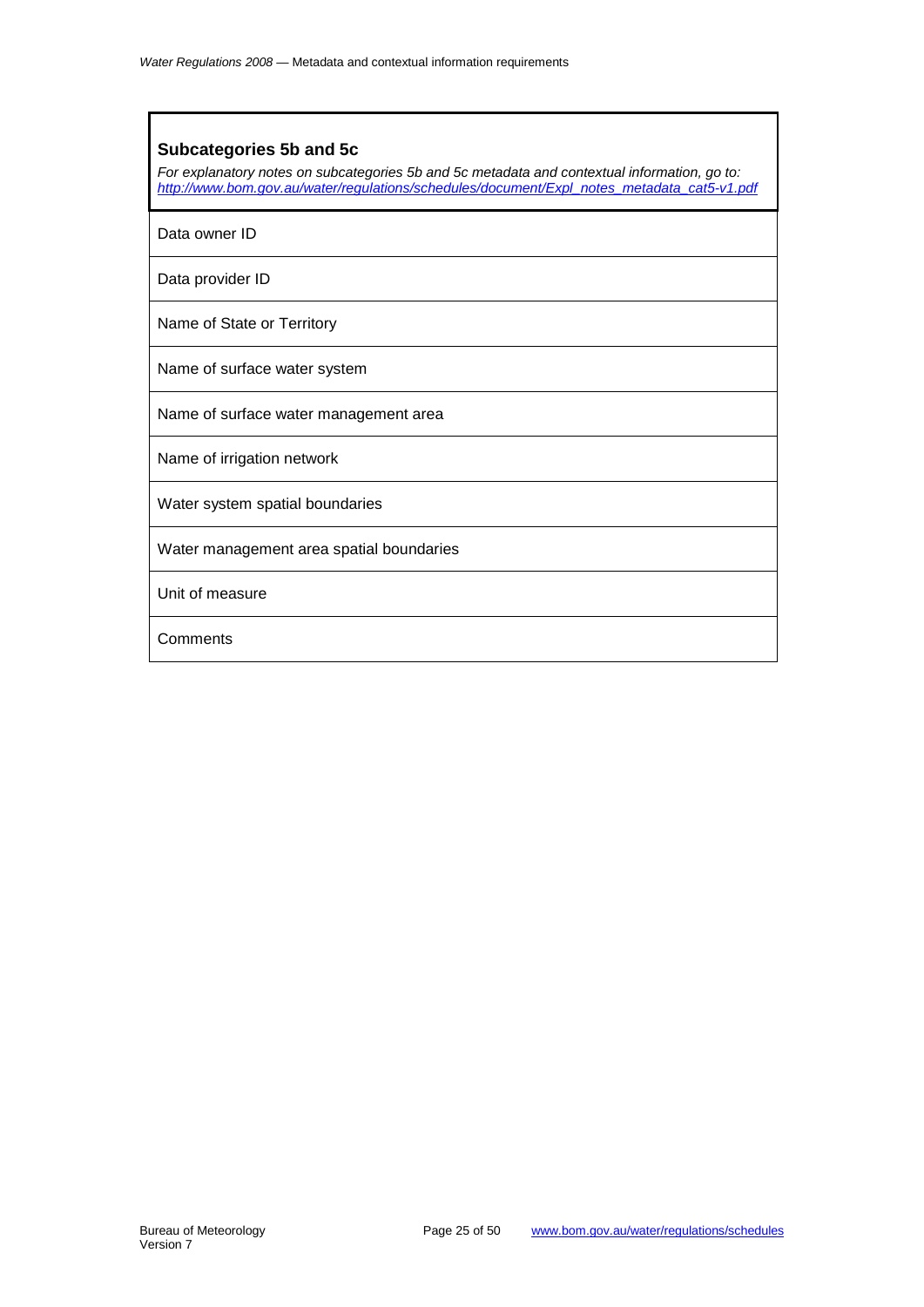#### <span id="page-25-0"></span>**Subcategory 5d**

*For explanatory notes on subcategory 5d metadata and contextual information, go to: [http://www.bom.gov.au/water/regulations/schedules/document/Expl\\_notes\\_metadata\\_cat5-v1.pdf](http://www.bom.gov.au/water/regulations/schedules/document/Expl_notes_metadata_cat5-v1.pdf)*

Data owner ID

Data provider ID

Name of State or Territory

Name of surface water system

Name of surface water management area

Water system spatial boundaries

Water management area spatial boundaries

Purpose of water taken

Resource type

Unit of measure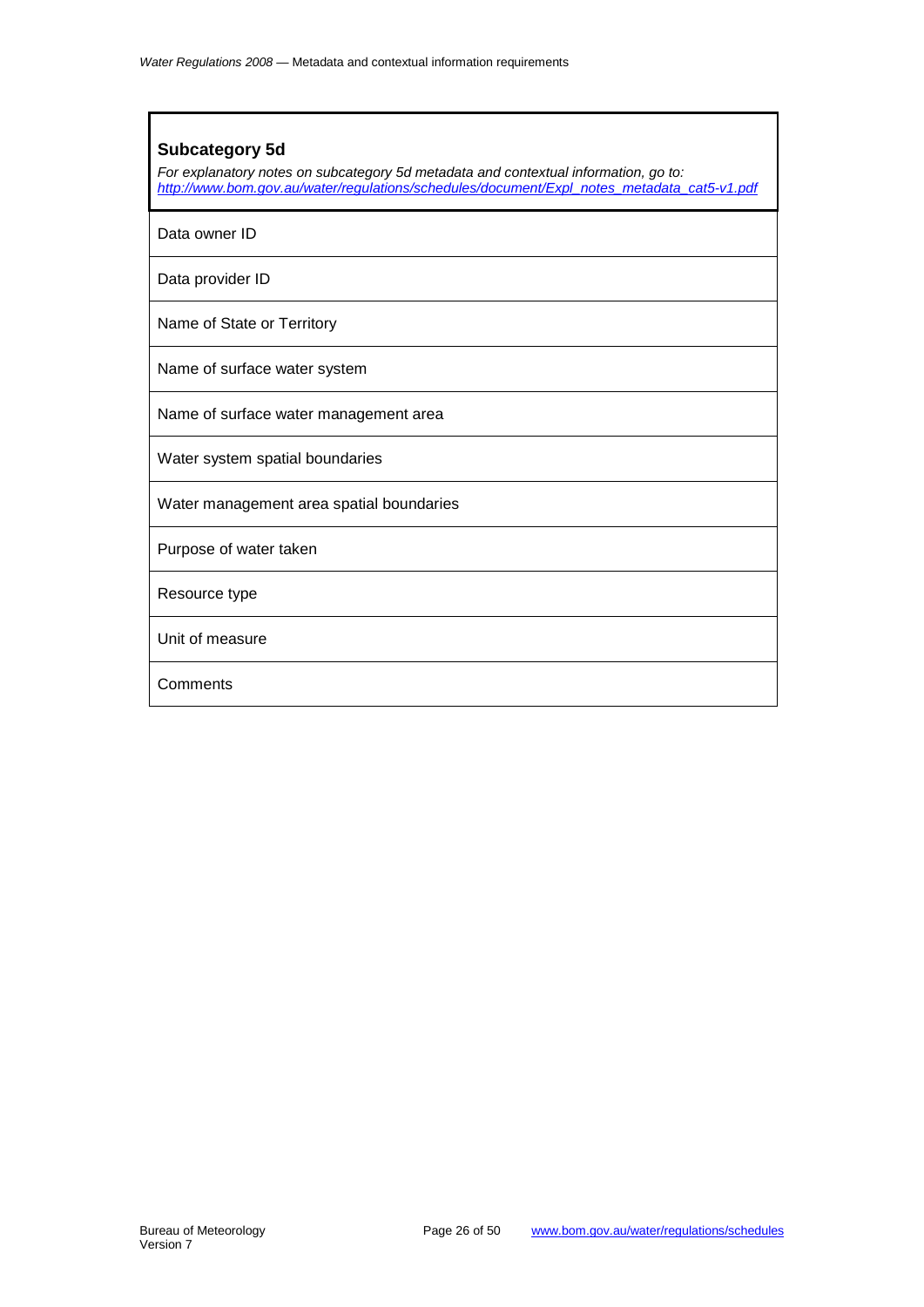#### <span id="page-26-0"></span>**Subcategory 5e**

*For explanatory notes on subcategory 5e metadata and contextual information, go to: [http://www.bom.gov.au/water/regulations/schedules/document/Expl\\_notes\\_metadata\\_cat5-v1.pdf](http://www.bom.gov.au/water/regulations/schedules/document/Expl_notes_metadata_cat5-v1.pdf)*

Data owner ID

Data provider ID

Origin State or Territory

Origin water system

Origin water management area

Destination State or Territory

Destination surface water system

Destination surface water management area

Water system spatial boundaries

Water management area spatial boundaries

Unit of measure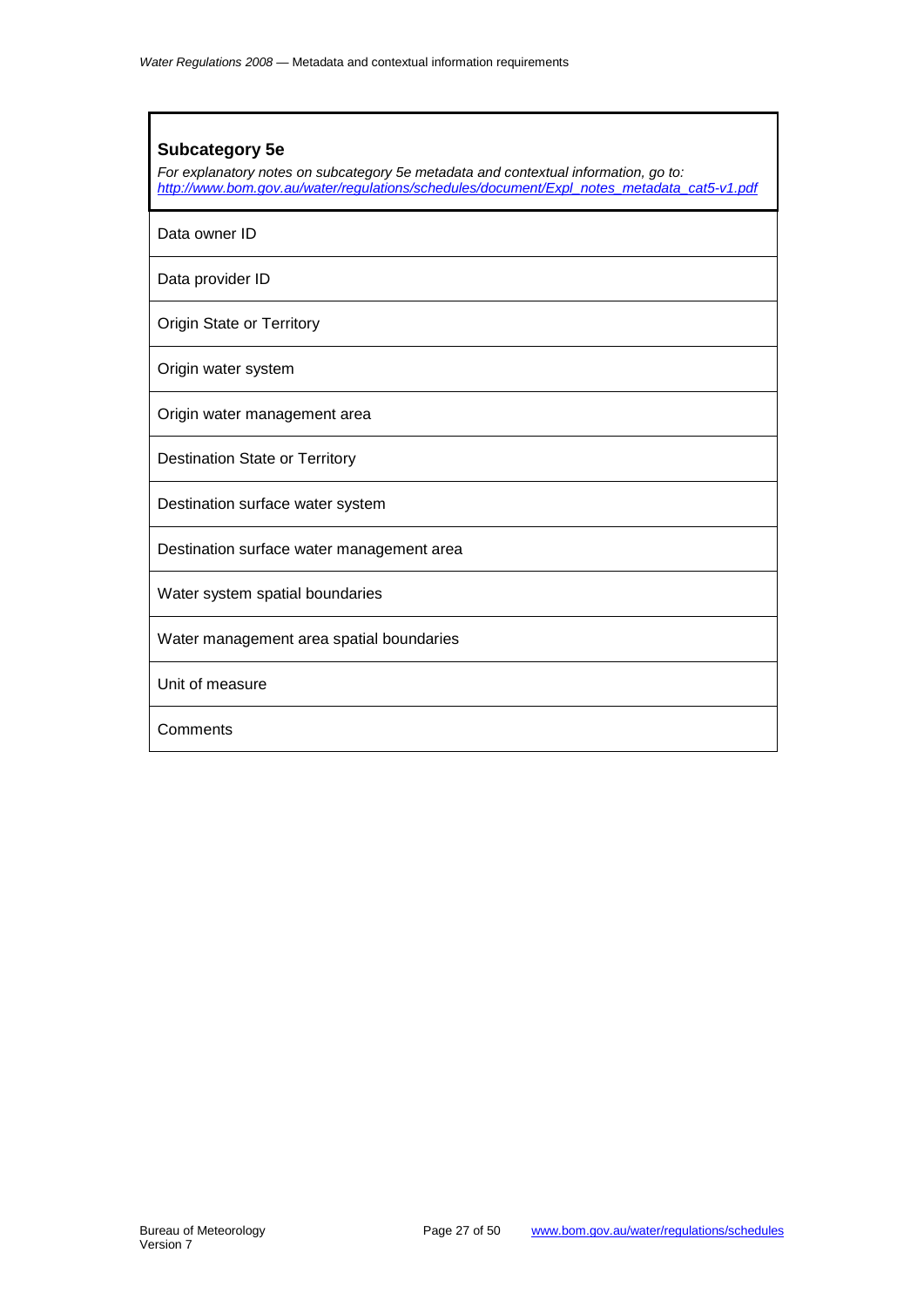#### <span id="page-27-0"></span>**Subcategory 5f**

*For explanatory notes on subcategory 5f metadata and contextual information, go to: [http://www.bom.gov.au/water/regulations/schedules/document/Expl\\_notes\\_metadata\\_cat5-v1.pdf](http://www.bom.gov.au/water/regulations/schedules/document/Expl_notes_metadata_cat5-v1.pdf)*

Data owner ID

Data provider ID

Name of State or Territory

Name of groundwater system

Name of groundwater management area

Water system spatial boundaries

Water management area spatial boundaries

Water access entitlement ID

Date water access entitlement issued

Irrigation network link to water access entitlement

Location of the extraction point

Purpose of water extracted

Unit of measure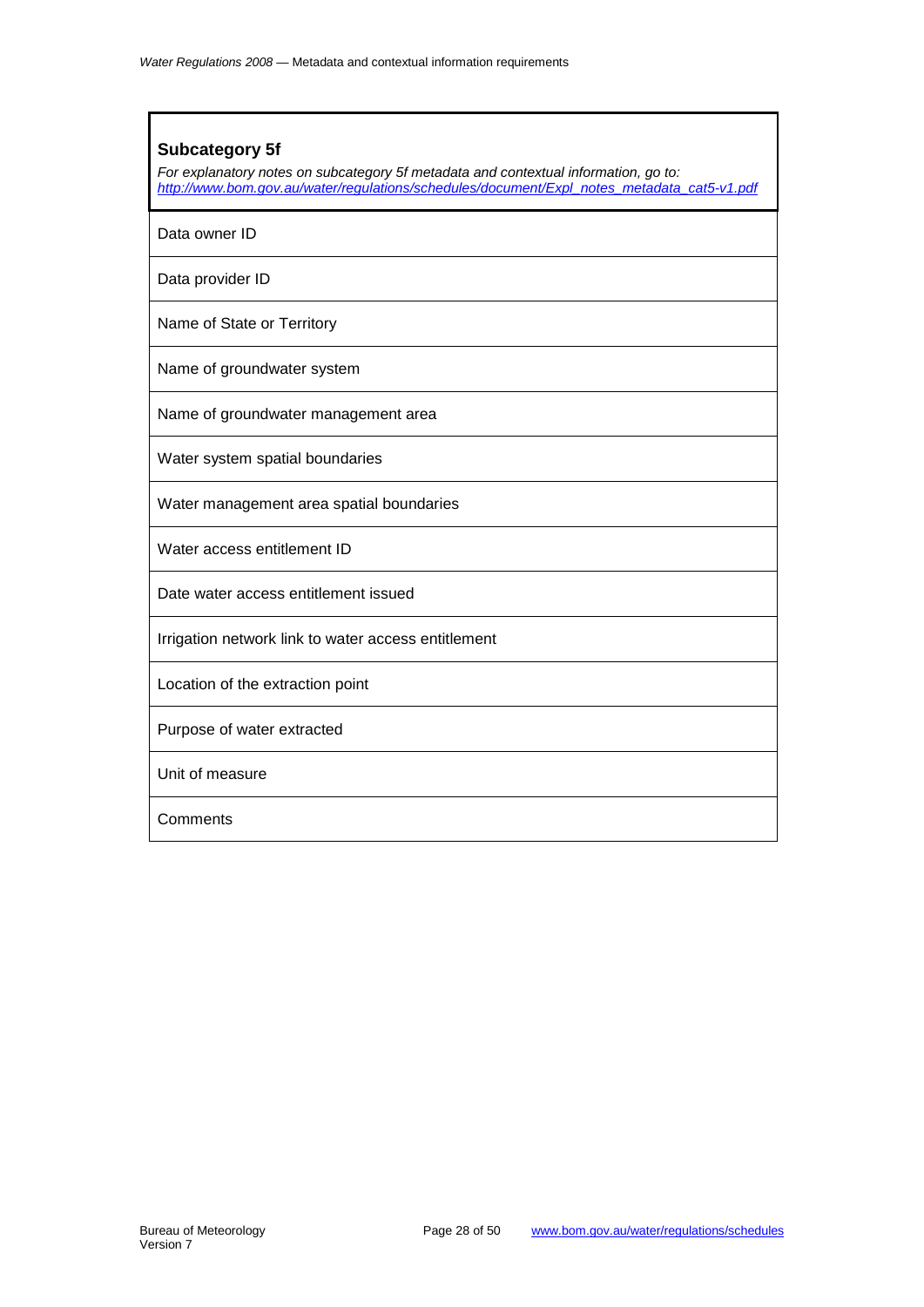#### <span id="page-28-0"></span>**Subcategory 5g**

*For explanatory notes on subcategory 5g metadata and contextual information, go to: [http://www.bom.gov.au/water/regulations/schedules/document/Expl\\_notes\\_metadata\\_cat5-v1.pdf](http://www.bom.gov.au/water/regulations/schedules/document/Expl_notes_metadata_cat5-v1.pdf)*

Data owner ID

Data provider ID

Name of State or Territory

Name of groundwater system

Name of groundwater management area

Water system spatial boundaries

Water management area spatial boundaries

Purpose of water extracted

Unit of measure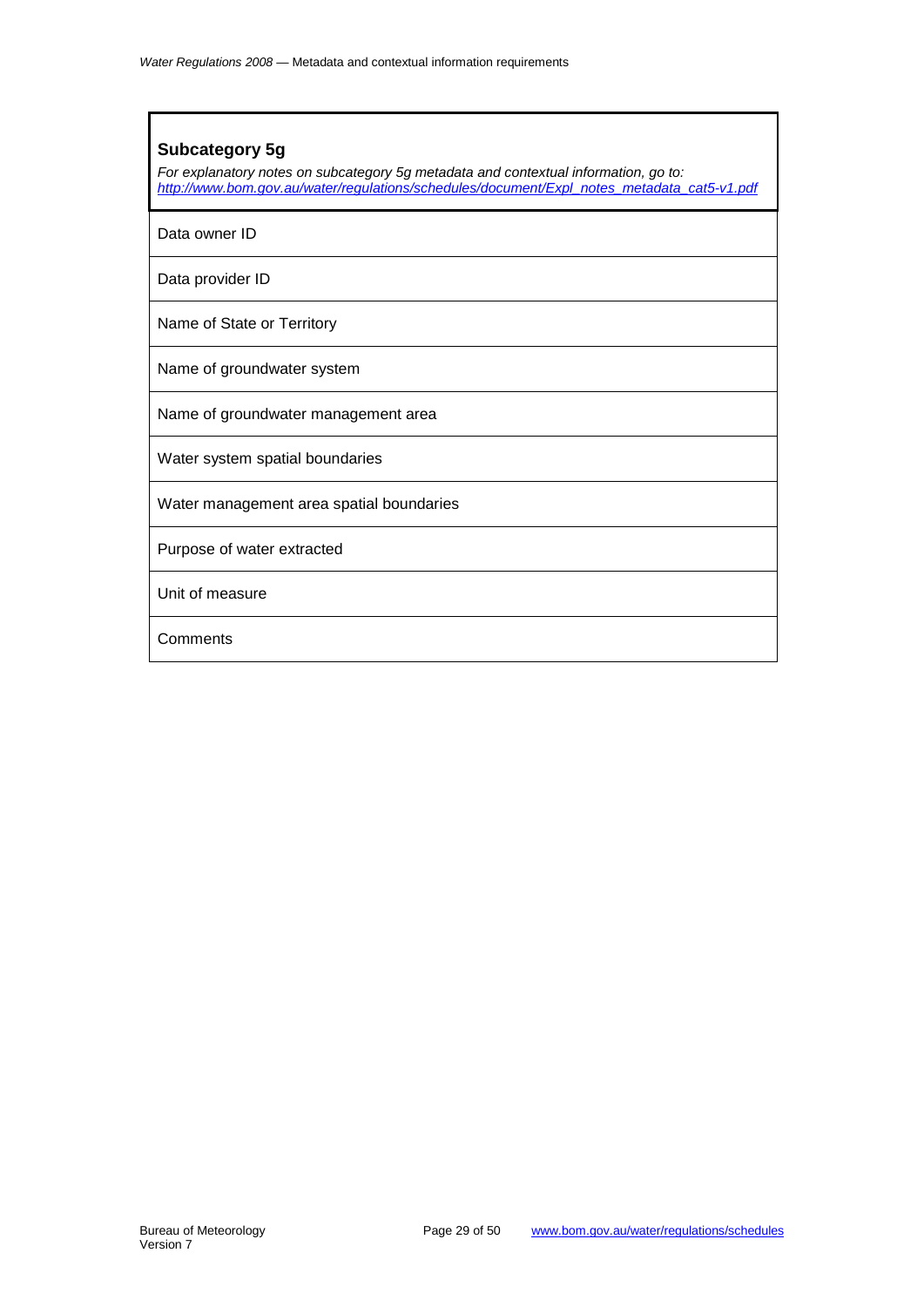#### <span id="page-29-0"></span>**Subcategory 5h**

*For explanatory notes on subcategory 5h metadata and contextual information, go to: [http://www.bom.gov.au/water/regulations/schedules/document/Expl\\_notes\\_metadata\\_cat5-v1.pdf](http://www.bom.gov.au/water/regulations/schedules/document/Expl_notes_metadata_cat5-v1.pdf)*

Data owner ID

Data provider ID

Origin State or Territory

Origin water system

Origin water management area

Destination State or Territory

Destination groundwater system

Destination groundwater management area

Water system spatial boundaries

Water management area spatial boundaries

Origin resource type

Destination resource type

Unit of measure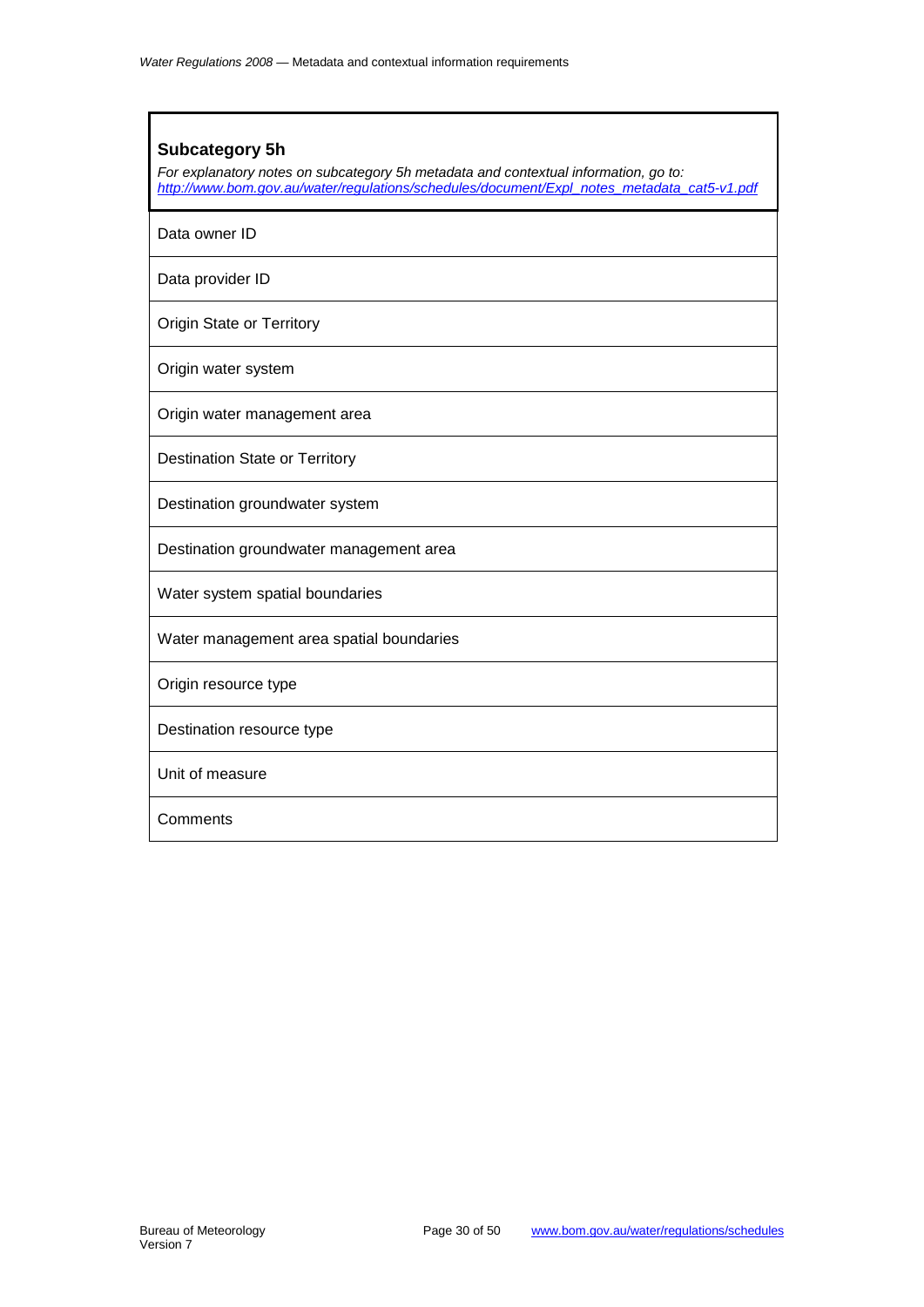Ē

#### <span id="page-30-0"></span>**Metadata and contextual information requirements for category 6 information about water rights, allocations and trades**

Further information about the elements listed below, including how they are grouped together, the elements which are common to subcategories 6a, 6b, 6c, 6d, 6e, 6f and 6g, descriptions and examples can be found in the [explanatory notes](http://www.bom.gov.au/water/regulations/schedules/document/Expl_notes_metadata_cat6-v1.pdf)

٦

<span id="page-30-1"></span>

| Subcategory 6a<br>For explanatory notes on subcategory 6a metadata and contextual information, go to:<br>http://www.bom.gov.au/water/regulations/schedules/document/Expl notes metadata cat6-v1.pdf |  |
|-----------------------------------------------------------------------------------------------------------------------------------------------------------------------------------------------------|--|
| Data owner ID                                                                                                                                                                                       |  |
| Data provider ID                                                                                                                                                                                    |  |
| Name of State or Territory                                                                                                                                                                          |  |
| Name of water system                                                                                                                                                                                |  |
| Name of water resource plan area                                                                                                                                                                    |  |
| Name of trading zone                                                                                                                                                                                |  |
| Water access entitlement ID or irrigation right ID                                                                                                                                                  |  |
| Date water access entitlement or irrigation right issued                                                                                                                                            |  |
| Water right type                                                                                                                                                                                    |  |
| Resource type                                                                                                                                                                                       |  |
| Reliability                                                                                                                                                                                         |  |
| New entitlement                                                                                                                                                                                     |  |
| Tradable inter-state                                                                                                                                                                                |  |
| Tradable inter-region                                                                                                                                                                               |  |
| Tradable intra-region                                                                                                                                                                               |  |
| Quantity of water                                                                                                                                                                                   |  |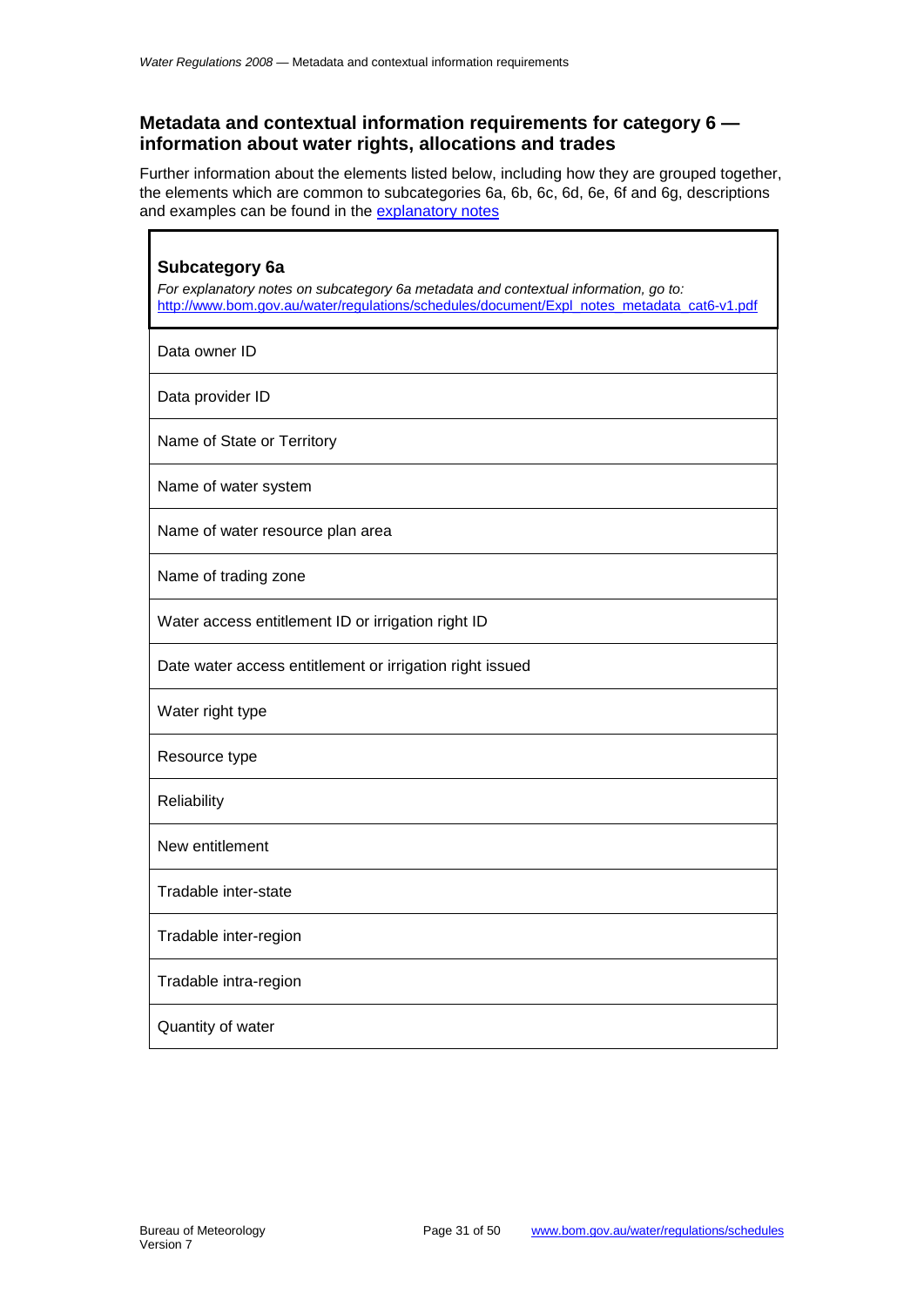#### <span id="page-31-0"></span>**Subcategory 6b**

*For explanatory notes on subcategory 6b metadata and contextual information, go to:*  [http://www.bom.gov.au/water/regulations/schedules/document/Expl\\_notes\\_metadata\\_cat6-v1.pdf](http://www.bom.gov.au/water/regulations/schedules/document/Expl_notes_metadata_cat6-v1.pdf)

Data owner ID

Data provider ID

Name of State or Territory

Name of water system

Name of water resource plan area

Name of trading zone

Water access entitlement ID or irrigation right ID

Entitlement trade ID

Water right type

Resource type

Water right trade type

Reliability

Destination State or Territory

Destination water system

Destination water resource plan area

Destination trading zone

Quantity of water traded or leased

Gross sale or lease price

Net sale or lease price

Duration of lease

Date of trade application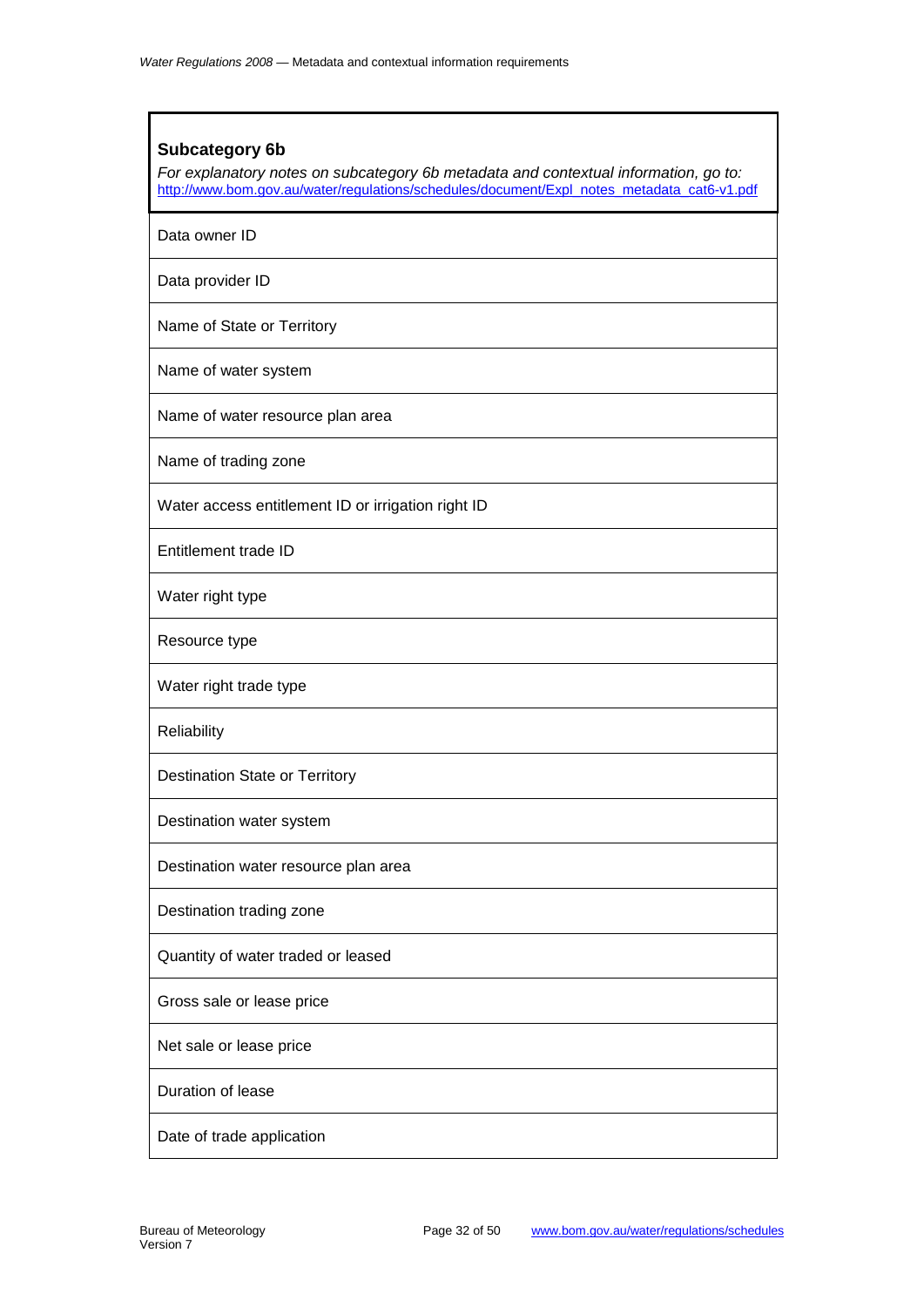#### **Subcategory 6b**

*For explanatory notes on subcategory 6b metadata and contextual information, go to:*  [http://www.bom.gov.au/water/regulations/schedules/document/Expl\\_notes\\_metadata\\_cat6-v1.pdf](http://www.bom.gov.au/water/regulations/schedules/document/Expl_notes_metadata_cat6-v1.pdf)

Date trade application lodged at relevant authority

Date trade application approved

Date trade application lodged at register

Date of registration

Trade status

Environmental trade

Water traded as part of property sale

Trade involves a change in ownership

Critical needs purchase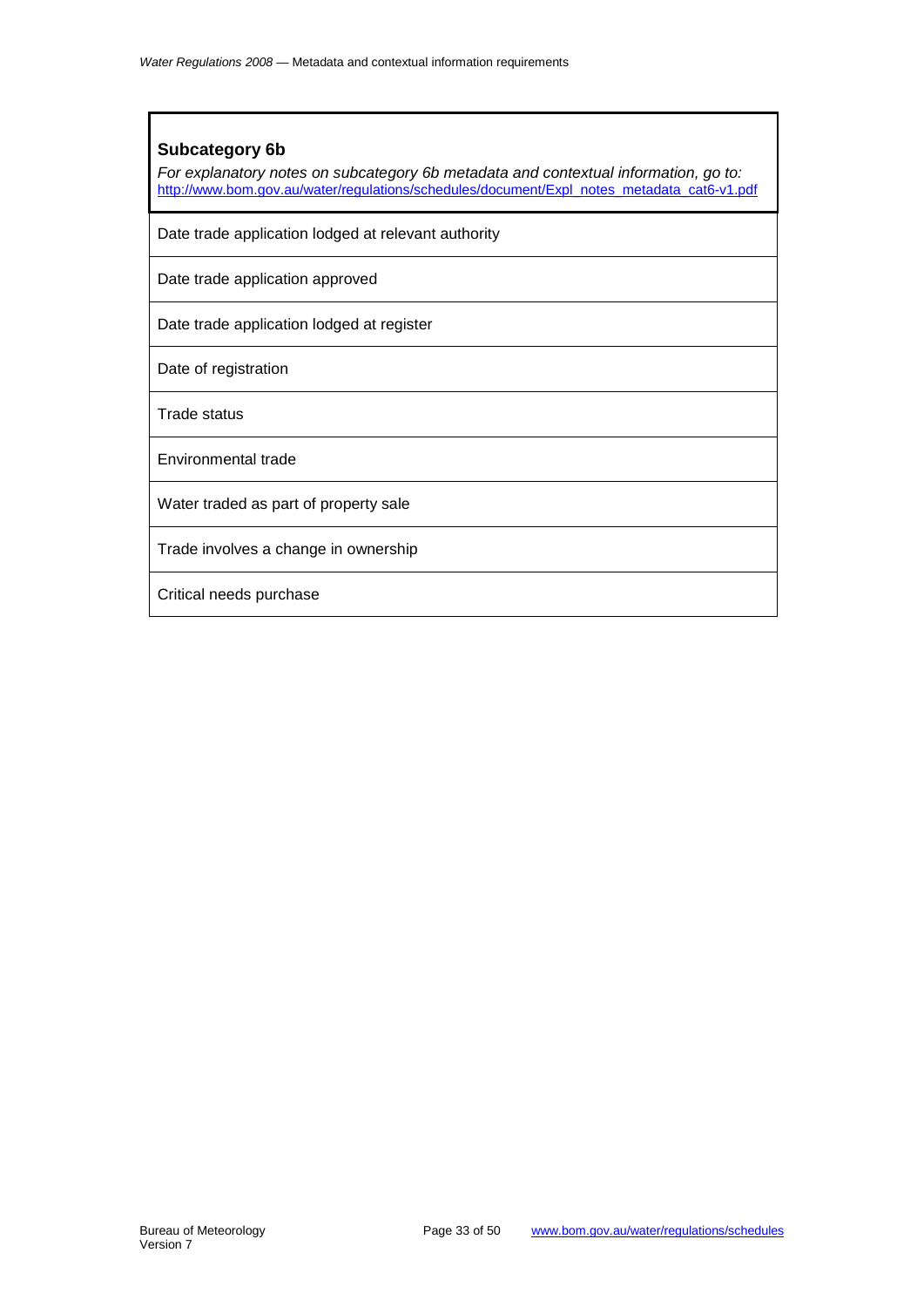#### <span id="page-33-0"></span>**Subcategory 6c**

*For explanatory notes on subcategory 6c metadata and contextual information, go to:*  [http://www.bom.gov.au/water/regulations/schedules/document/Expl\\_notes\\_metadata\\_cat6-v1.pdf](http://www.bom.gov.au/water/regulations/schedules/document/Expl_notes_metadata_cat6-v1.pdf)

Data owner ID

Data provider ID

Name of State or Territory

Name of water system

Name of water resource plan area

Name of trading zone

Allocation trade ID

Resource type

Destination State or Territory

Destination water system

Destination water resource plan area

Destination trading zone

Quantity of water traded or leased

Gross sale or lease price

Net sale or lease price

Date of trade application

Date trade application lodged at relevant authority

Date trade application approved

Date trade application lodged at register

Date of registration

Trade status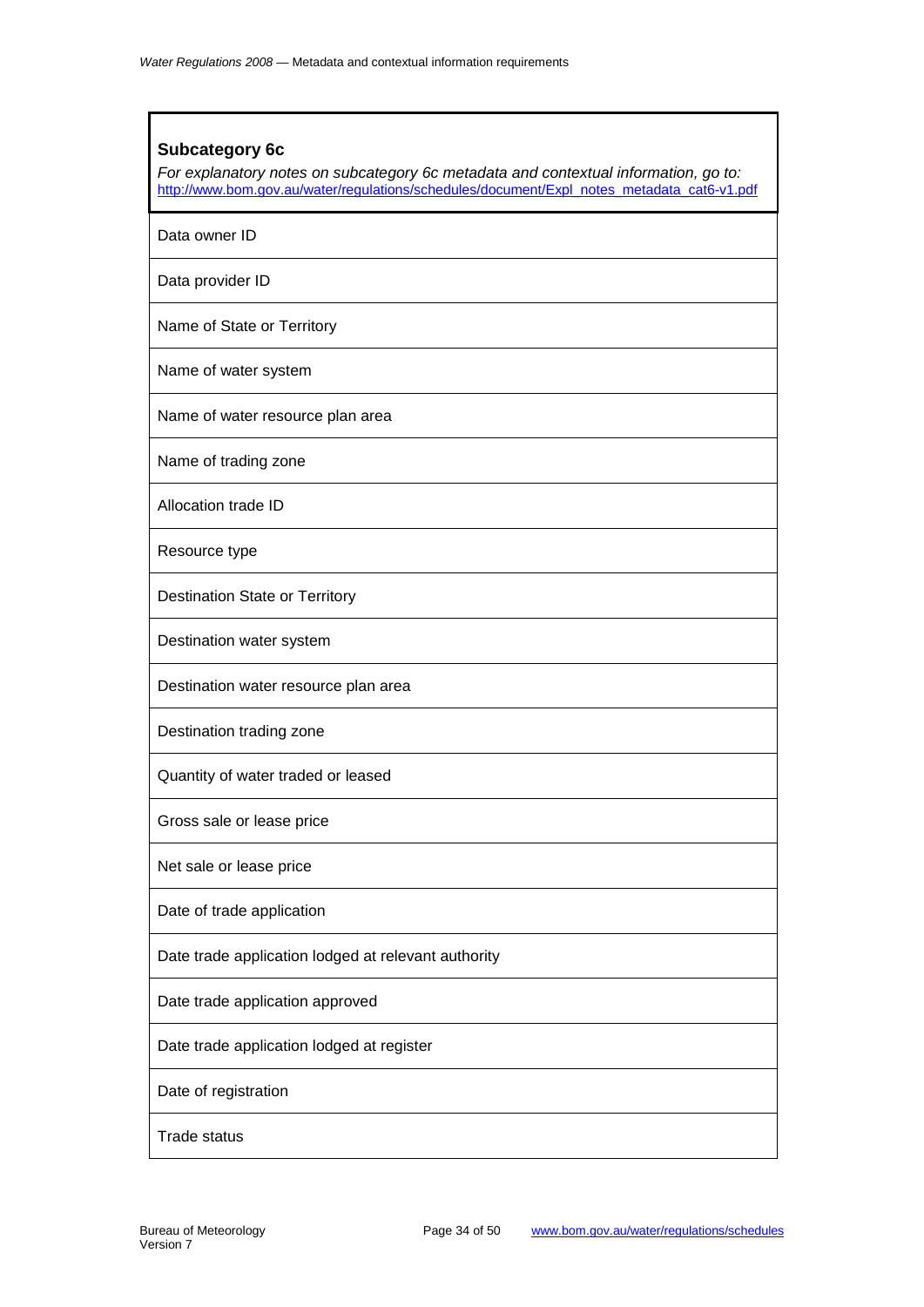#### **Subcategory 6c**

*For explanatory notes on subcategory 6c metadata and contextual information, go to:*  [http://www.bom.gov.au/water/regulations/schedules/document/Expl\\_notes\\_metadata\\_cat6-v1.pdf](http://www.bom.gov.au/water/regulations/schedules/document/Expl_notes_metadata_cat6-v1.pdf)

Environmental trade

Trade involves a change in ownership

Critical needs purchase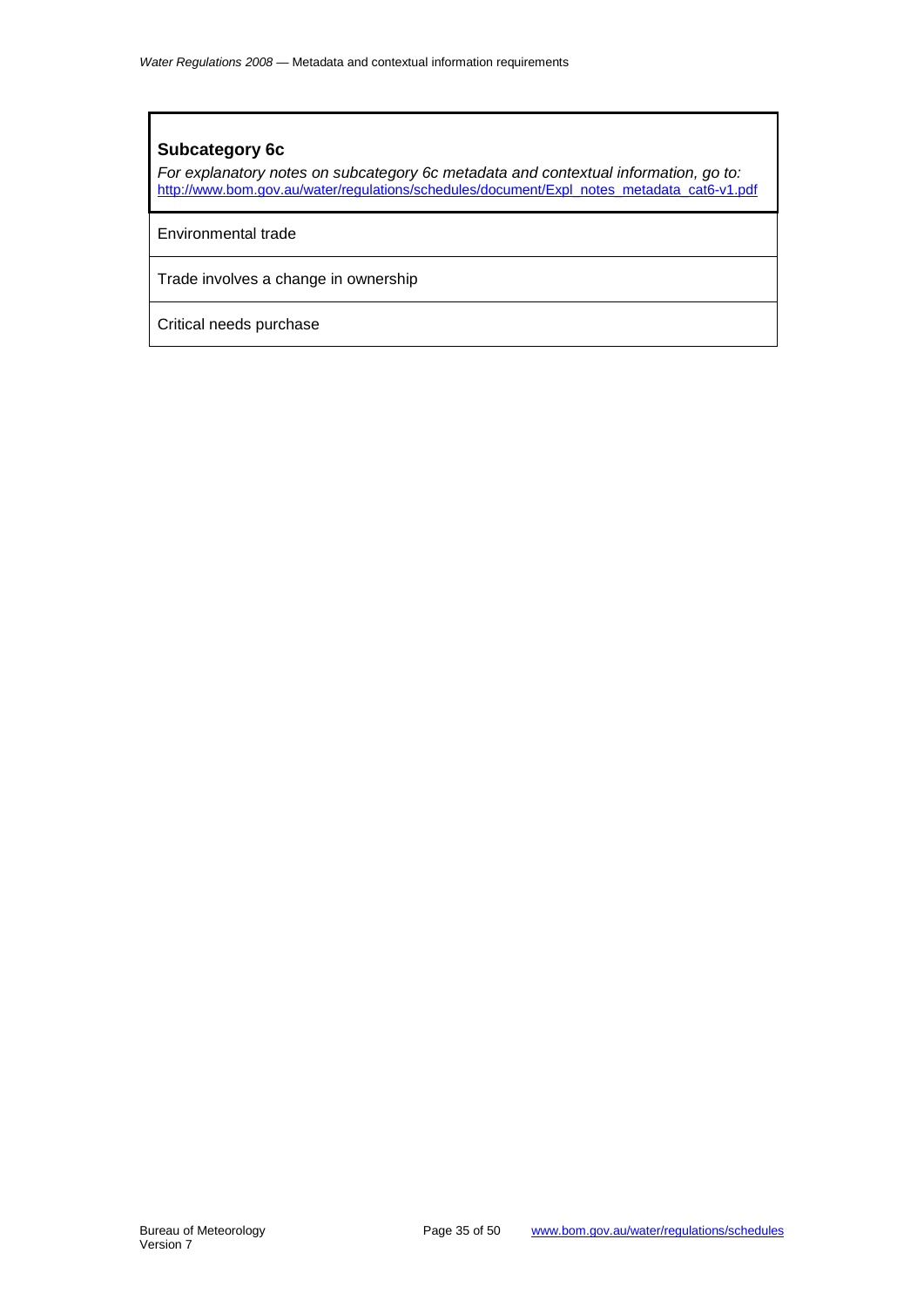#### <span id="page-35-0"></span>**Subcategory 6d**

*For explanatory notes on subcategory 6d metadata and contextual information, go to:*  [http://www.bom.gov.au/water/regulations/schedules/document/Expl\\_notes\\_metadata\\_cat6-v1.pdf](http://www.bom.gov.au/water/regulations/schedules/document/Expl_notes_metadata_cat6-v1.pdf)

Data owner ID

Data provider ID

Name of State or Territory

Name of water system

Name of water resource plan area

Name of trading zone

Date of announcement

Period of effect

Water right type

Resource type

**Reliability** 

Enhancement announcement

Restriction announcement

Announced allocation

Carry over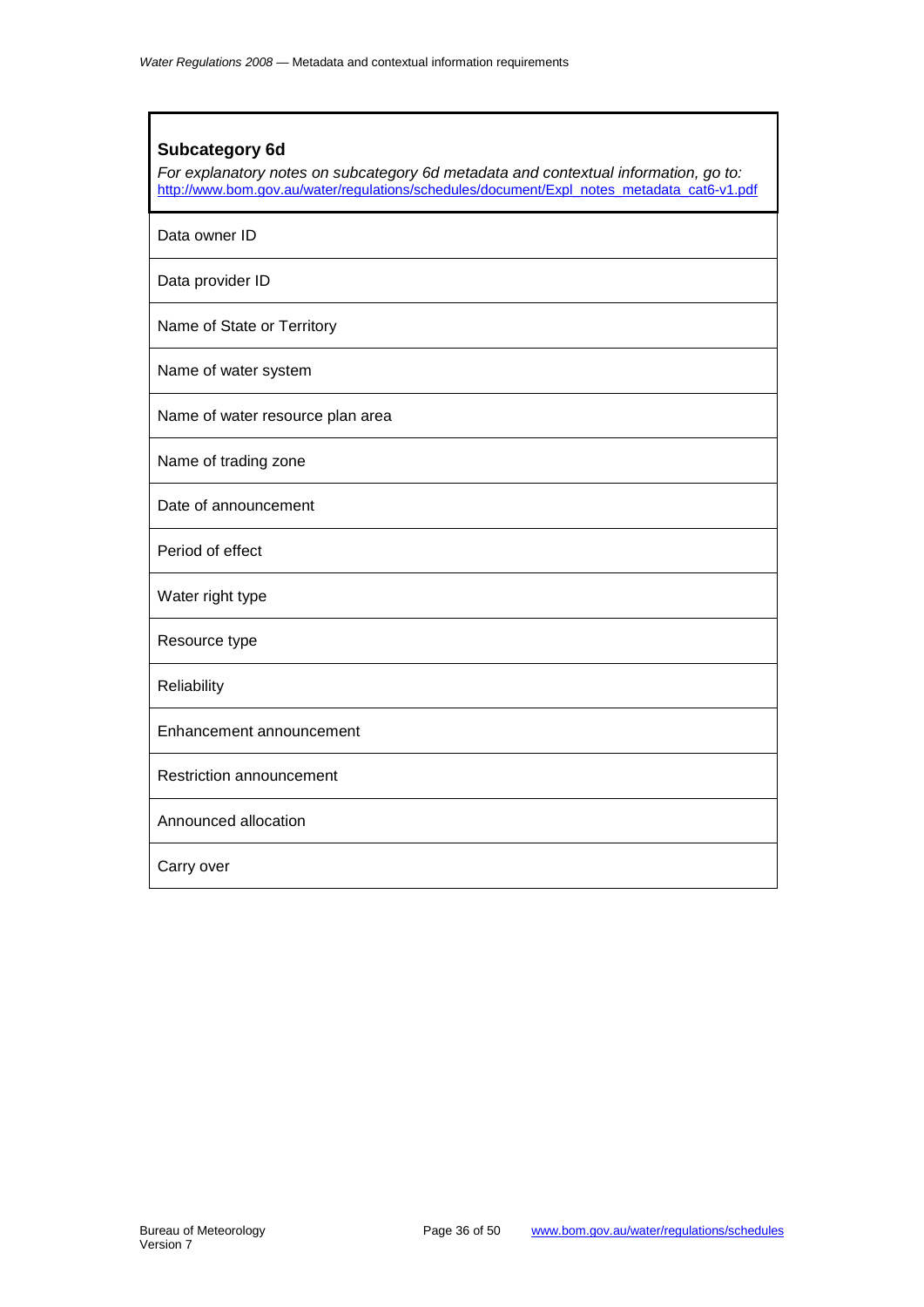#### <span id="page-36-0"></span>**Subcategory 6e**

*For explanatory notes on subcategory 6e metadata and contextual information, go to:*  [http://www.bom.gov.au/water/regulations/schedules/document/Expl\\_notes\\_metadata\\_cat6-v1.pdf](http://www.bom.gov.au/water/regulations/schedules/document/Expl_notes_metadata_cat6-v1.pdf)

Data owner ID

Data provider ID

Name of State or Territory

Name of water system

Name of water resource plan area

Name of trading zone

Storage permit ID

Date permit issued

Location of the dam

Total storage capacity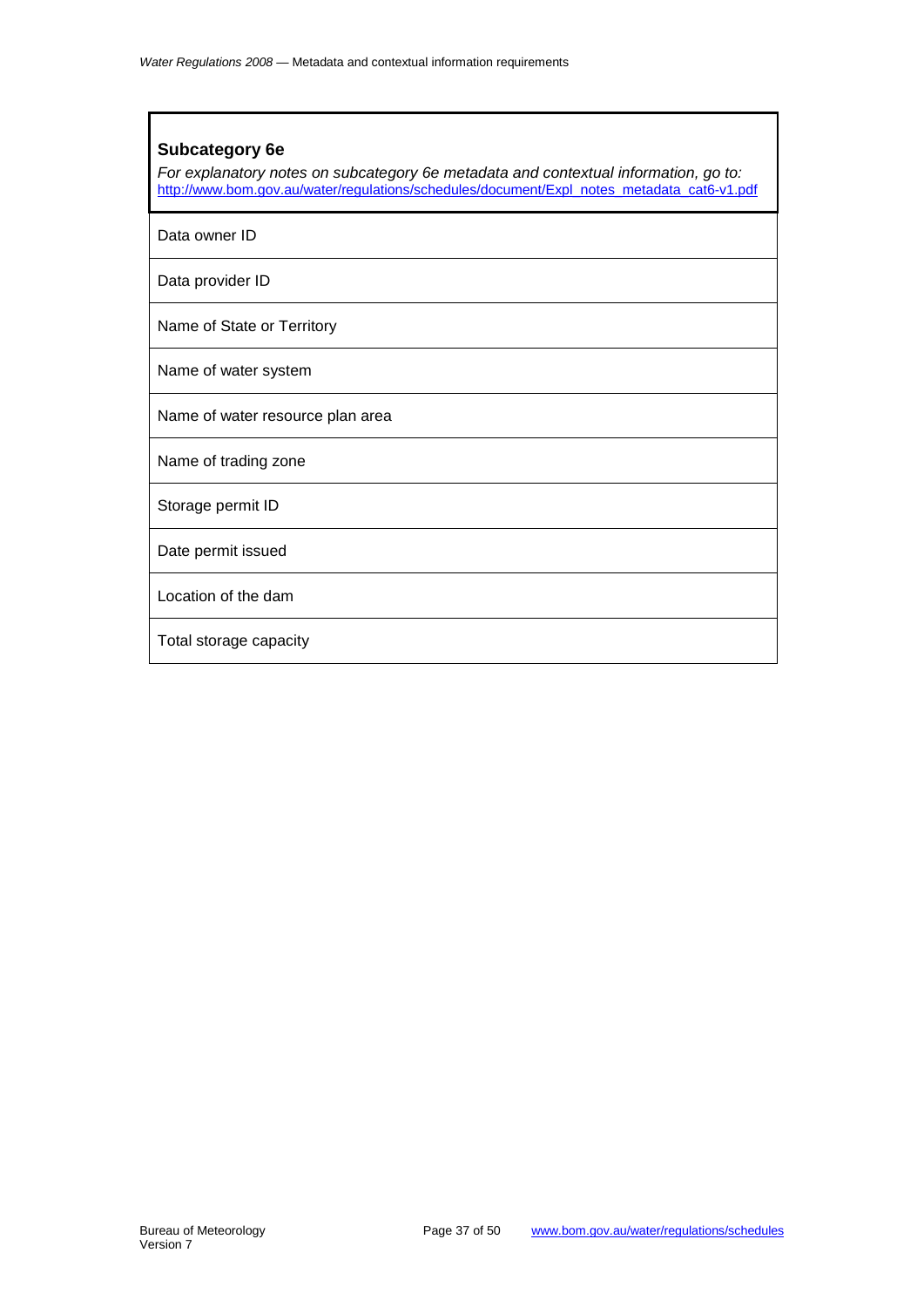#### <span id="page-37-0"></span>**Subcategory 6f**

*For explanatory notes on subcategory 6f metadata and contextual information, go to:*  [http://www.bom.gov.au/water/regulations/schedules/document/Expl\\_notes\\_metadata\\_cat6-v1.pdf](http://www.bom.gov.au/water/regulations/schedules/document/Expl_notes_metadata_cat6-v1.pdf)

Data owner ID

Data provider ID

Name of State or Territory

Name of water system

Name of water resource plan area

Name of trading zone

Bore permit ID

Date permit issued

Location of the bore

Permitted depth of the bore

Maximum permissible extraction volume

Maximum permissible extraction rate

Other conditions of use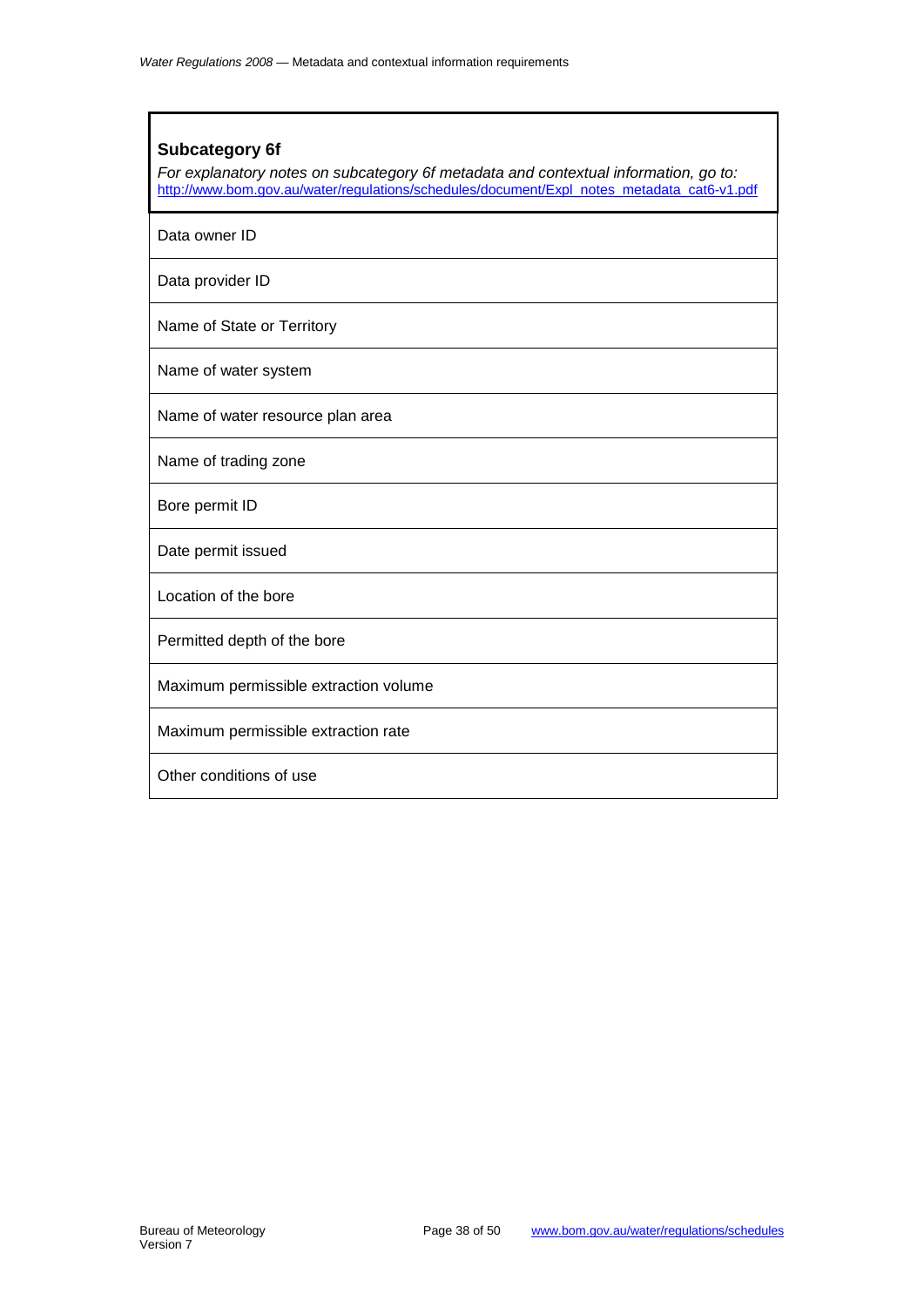#### <span id="page-38-0"></span>**Subcategory 6g**

*For explanatory notes on subcategory 6g metadata and contextual information, go to:*  [http://www.bom.gov.au/water/regulations/schedules/document/Expl\\_notes\\_metadata\\_cat6-v1.pdf](http://www.bom.gov.au/water/regulations/schedules/document/Expl_notes_metadata_cat6-v1.pdf)

Data owner ID

Data provider ID

Name of State or Territory

Name of water system

Name of water resource plan area

Name of trading zone

Watercourse self-extraction permit ID

Date permit issued

Location of the watercourse extraction point

Maximum permissible extraction volume

Maximum permissible extraction rate

Other conditions of use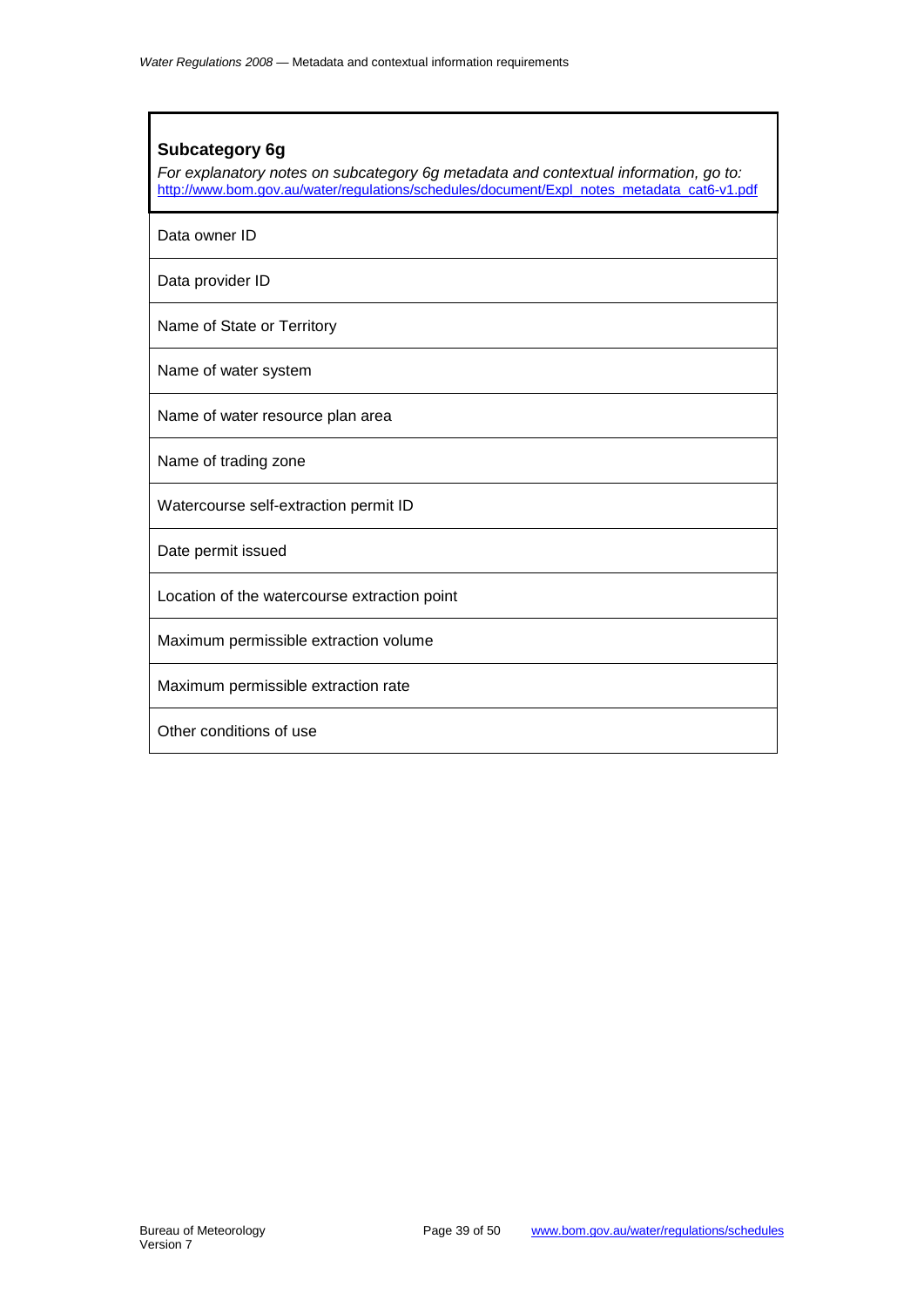<span id="page-39-0"></span>For metadata and contextual information requirements for subcategories in category 7 (information about urban water management) see *Urban Water Management Information Requirements* at: <http://www.bom.gov.au/water/regulations/schedules/urbanWater.shtml>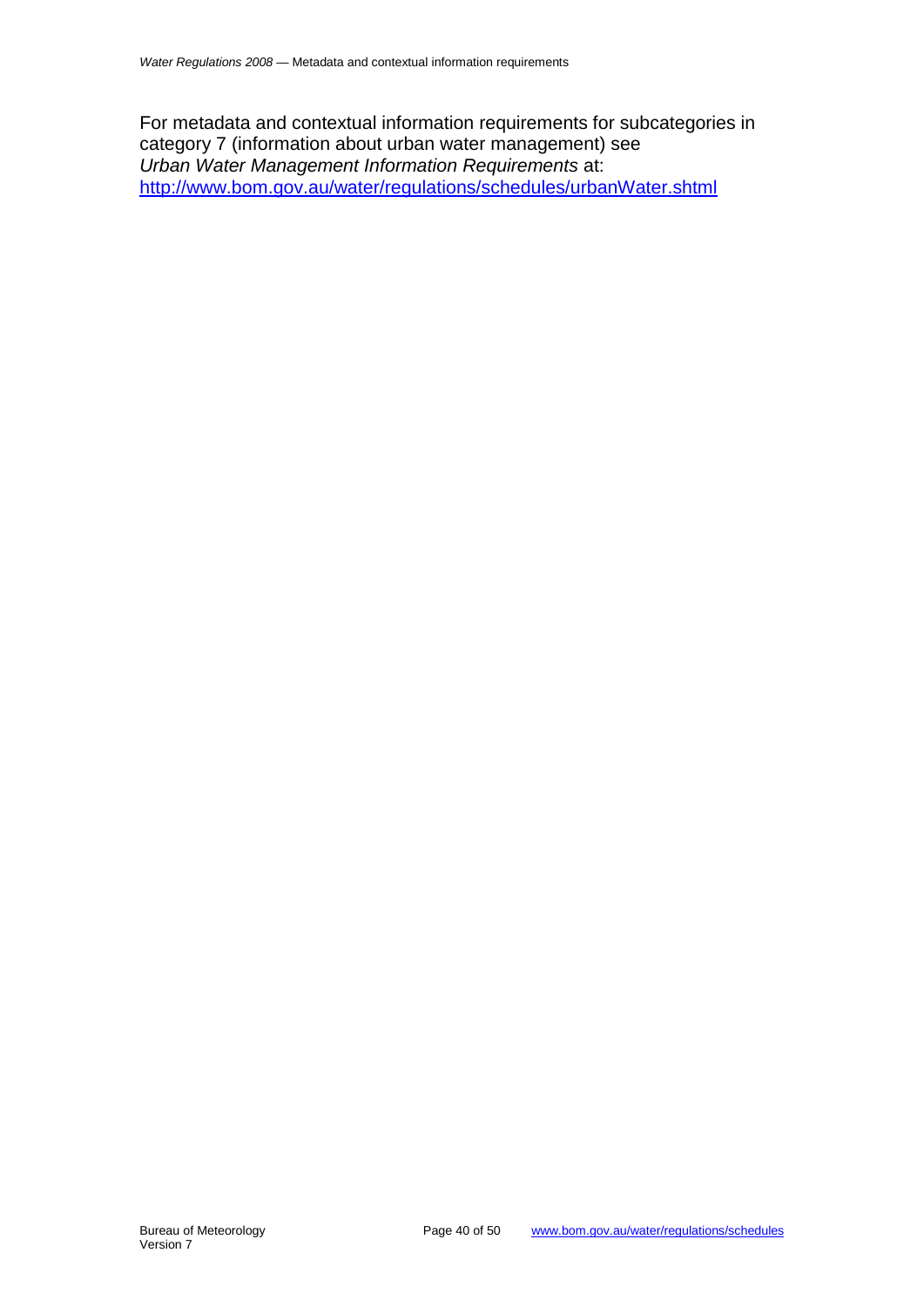#### <span id="page-40-0"></span>**Metadata and contextual information requirements for category 8 water restrictions**

Further information about the elements listed below, including how they are grouped together, descriptions and examples can be found in the [explanatory notes](http://www.bom.gov.au/water/regulations/schedules/document/Expl_notes_metadata_cat8-v1.pdf)

<span id="page-40-1"></span>

| Subcategory 8a<br>For explanatory notes on subcategory 8a metadata and contextual information, go to:<br>http://www.bom.gov.au/water/regulations/schedules/document/Expl notes_metadata_cat8-v1.pdf |
|-----------------------------------------------------------------------------------------------------------------------------------------------------------------------------------------------------|
| Organisation description                                                                                                                                                                            |
| <b>Organisation URL</b>                                                                                                                                                                             |
| <b>Restriction name</b>                                                                                                                                                                             |
| <b>Restriction abbreviation</b>                                                                                                                                                                     |
| Restriction description                                                                                                                                                                             |
| <b>Restriction URL</b>                                                                                                                                                                              |
| <b>Restriction status</b>                                                                                                                                                                           |
| Date restriction effective                                                                                                                                                                          |
| Date restriction superseded                                                                                                                                                                         |
| Restriction area name                                                                                                                                                                               |
| Restriction area description                                                                                                                                                                        |
| Restriction area spatial boundary                                                                                                                                                                   |
| Water use restriction announcement start date                                                                                                                                                       |
| Water use restriction announcement end date                                                                                                                                                         |
| Water use restriction announcement comment                                                                                                                                                          |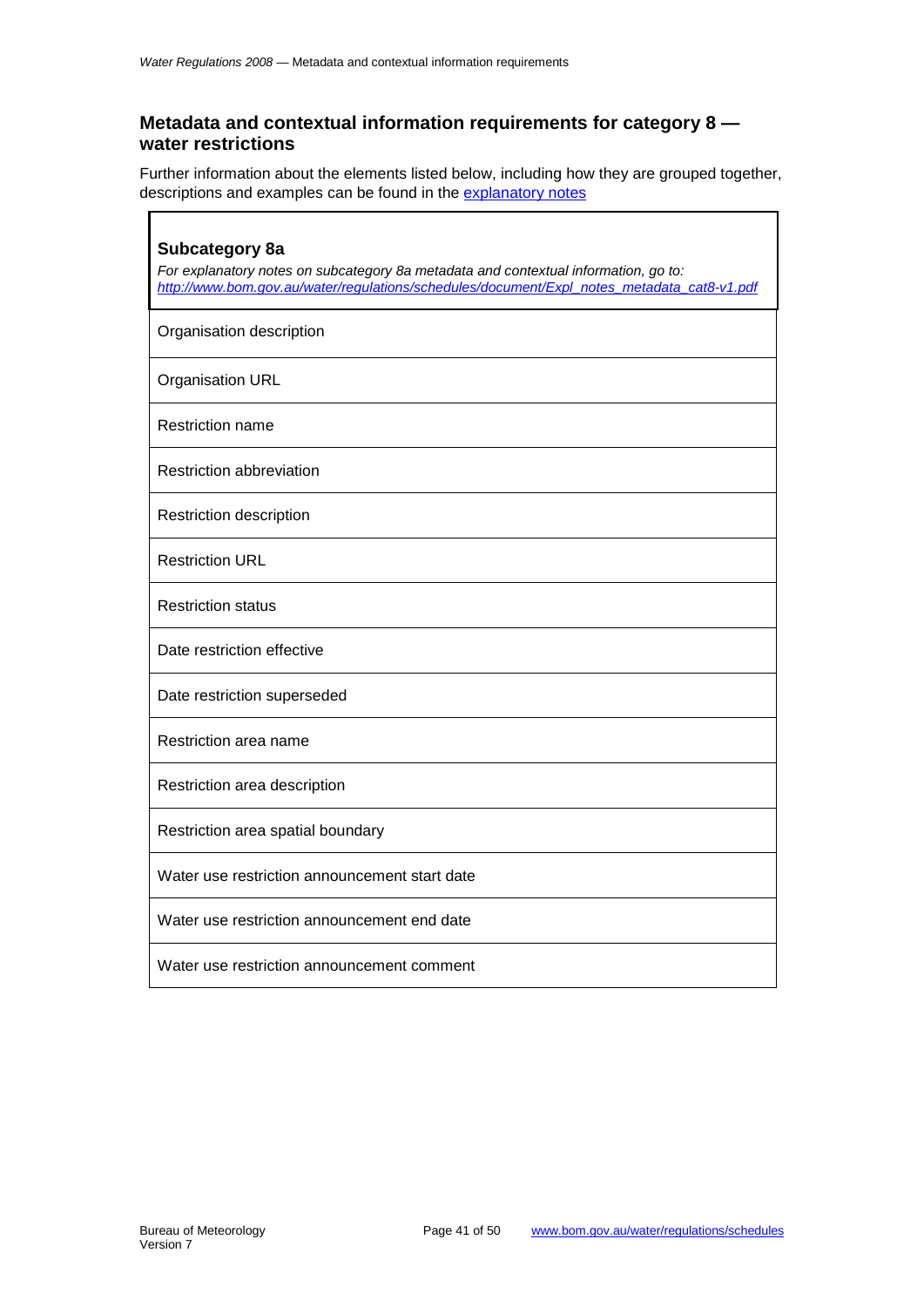#### <span id="page-41-0"></span>**Metadata and contextual information requirements for subcategories in category 9 — water quality information**

Further information about the elements listed below, including how they are grouped together, the elements which are common to all subcategories, descriptions and examples can be found in the [explanatory notes](http://www.bom.gov.au/water/regulations/schedules/document/Expl_notes_metadata_cat9-v1.pdf)

<span id="page-41-1"></span>

| Subcategories 9a, 9c, 9d, 9e, 9f, 9g and 9h<br>For explanatory notes on subcategories 9a, 9c-9g and 9h metadata and contextual information, go<br>to: http://www.bom.gov.au/water/regulations/schedules/document/Expl_notes_metadata_cat9-<br>v1.pdf |
|------------------------------------------------------------------------------------------------------------------------------------------------------------------------------------------------------------------------------------------------------|
| Data owner ID                                                                                                                                                                                                                                        |
| Data provider ID                                                                                                                                                                                                                                     |
| Site name                                                                                                                                                                                                                                            |
| Site description                                                                                                                                                                                                                                     |
| Site ID                                                                                                                                                                                                                                              |
| Site position                                                                                                                                                                                                                                        |
| Measuring point name                                                                                                                                                                                                                                 |
| Measuring point description                                                                                                                                                                                                                          |
| Measuring point ID                                                                                                                                                                                                                                   |
| Measuring point position                                                                                                                                                                                                                             |
| Time series ID                                                                                                                                                                                                                                       |
| Time series description                                                                                                                                                                                                                              |
| Data point interpolation type                                                                                                                                                                                                                        |
| Sample ID                                                                                                                                                                                                                                            |
| Sample description                                                                                                                                                                                                                                   |
| Sample date and time                                                                                                                                                                                                                                 |
| Sampling depth                                                                                                                                                                                                                                       |
| Sample processing procedure                                                                                                                                                                                                                          |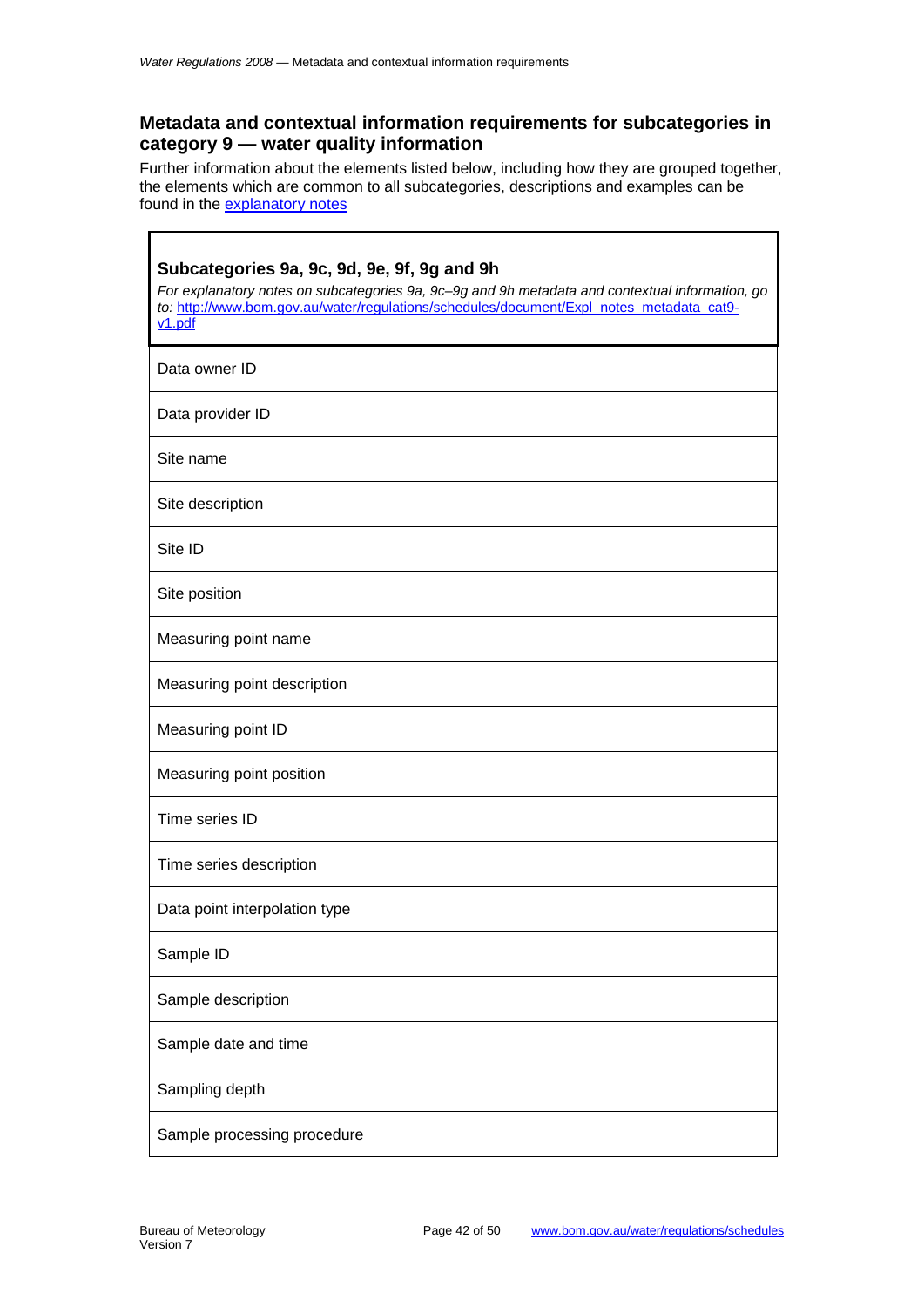#### **Subcategories 9a, 9c, 9d, 9e, 9f, 9g and 9h**

*For explanatory notes on subcategories 9a, 9c–9g and 9h metadata and contextual information, go to:* [http://www.bom.gov.au/water/regulations/schedules/document/Expl\\_notes\\_metadata\\_cat9](http://www.bom.gov.au/water/regulations/schedules/document/Expl_notes_metadata_cat9-v1.pdf) [v1.pdf](http://www.bom.gov.au/water/regulations/schedules/document/Expl_notes_metadata_cat9-v1.pdf)

Measurement number

Measurement date and time

Measurement status

Measurement unit

Measurement procedure

Measurement quality

Measurement comments

Watercourse name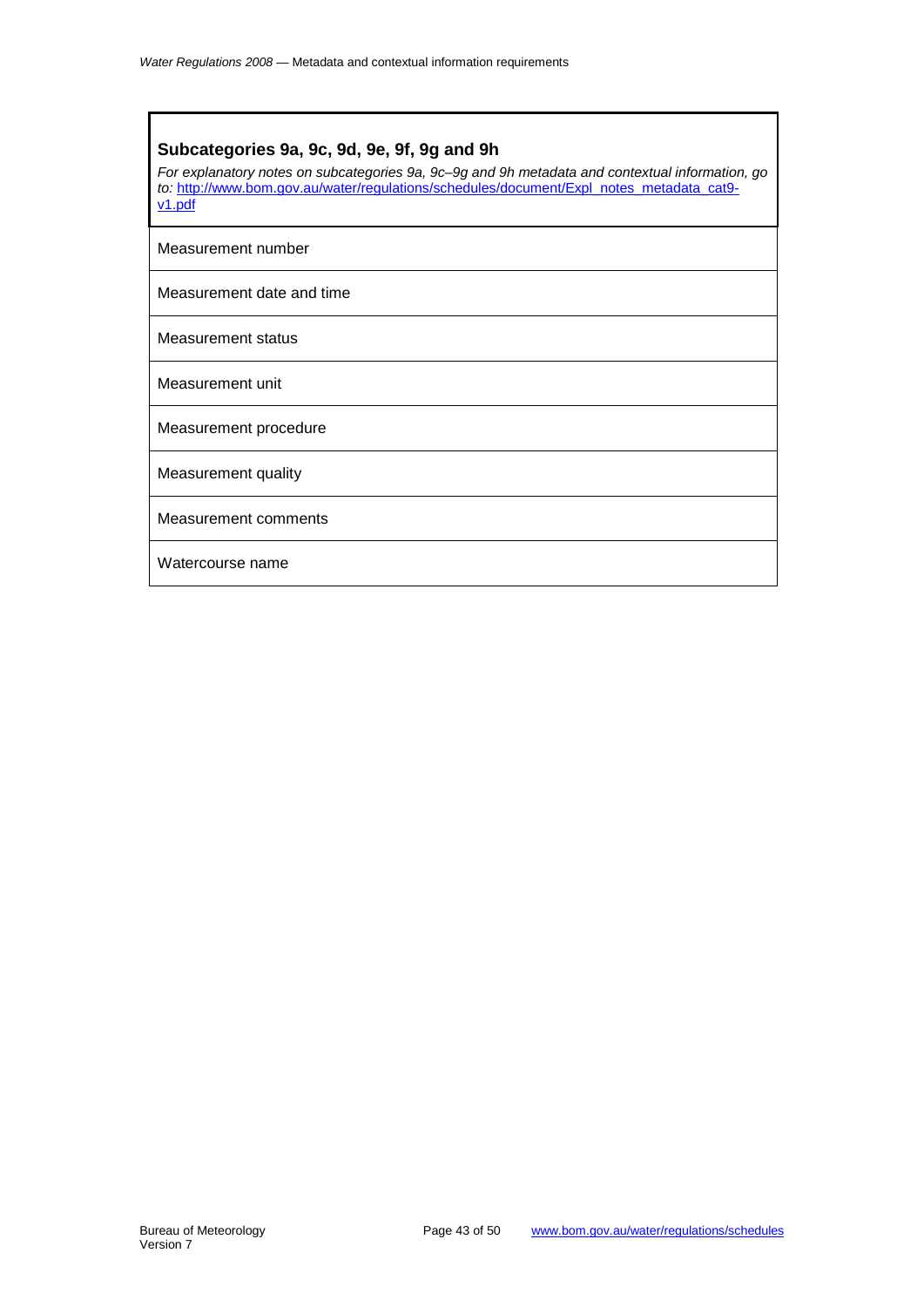#### <span id="page-43-0"></span>**Subcategories 9b and 9ga**

*For explanatory notes on subcategories 9b and 9ga metadata and contextual information, go to:*  [http://www.bom.gov.au/water/regulations/schedules/document/Expl\\_notes\\_metadata\\_cat9-v1.pdf](http://www.bom.gov.au/water/regulations/schedules/document/Expl_notes_metadata_cat9-v1.pdf)

Data owner ID

Data provider ID

Site name

Site description

Site ID

Site position

Measuring point name

Measuring point description

Measuring point ID

Measuring point position

Time series ID

Time series description

Data point interpolation type

Sample ID

Sample description

Sample date and time

Sampling depth

Sample processing procedure

Measurement number

Measurement date and time

Measurement status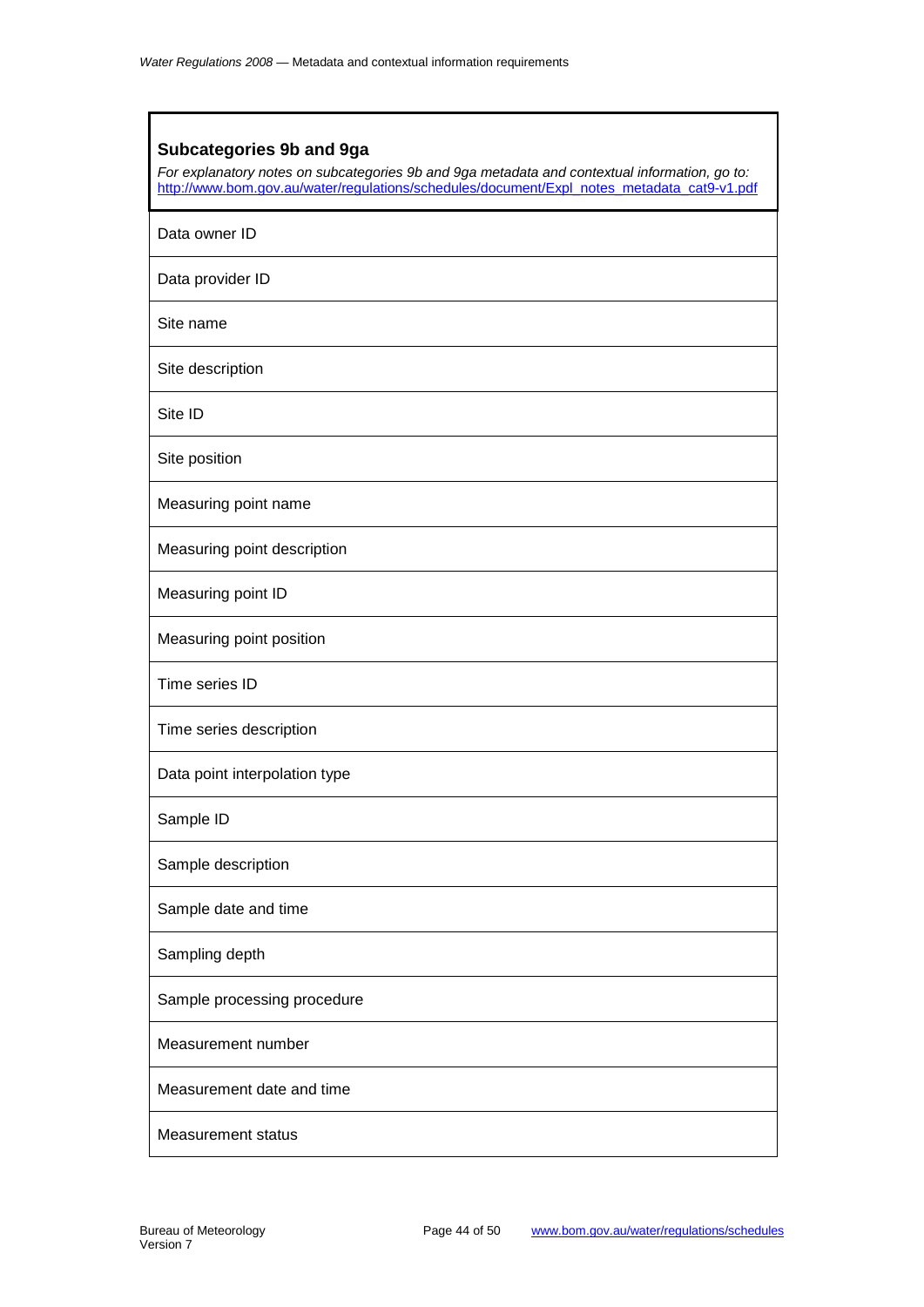#### **Subcategories 9b and 9ga**

*For explanatory notes on subcategories 9b and 9ga metadata and contextual information, go to:*  [http://www.bom.gov.au/water/regulations/schedules/document/Expl\\_notes\\_metadata\\_cat9-v1.pdf](http://www.bom.gov.au/water/regulations/schedules/document/Expl_notes_metadata_cat9-v1.pdf)

Measurement unit

Measurement procedure

Measurement quality

Measurement comments

Bore pipe screen information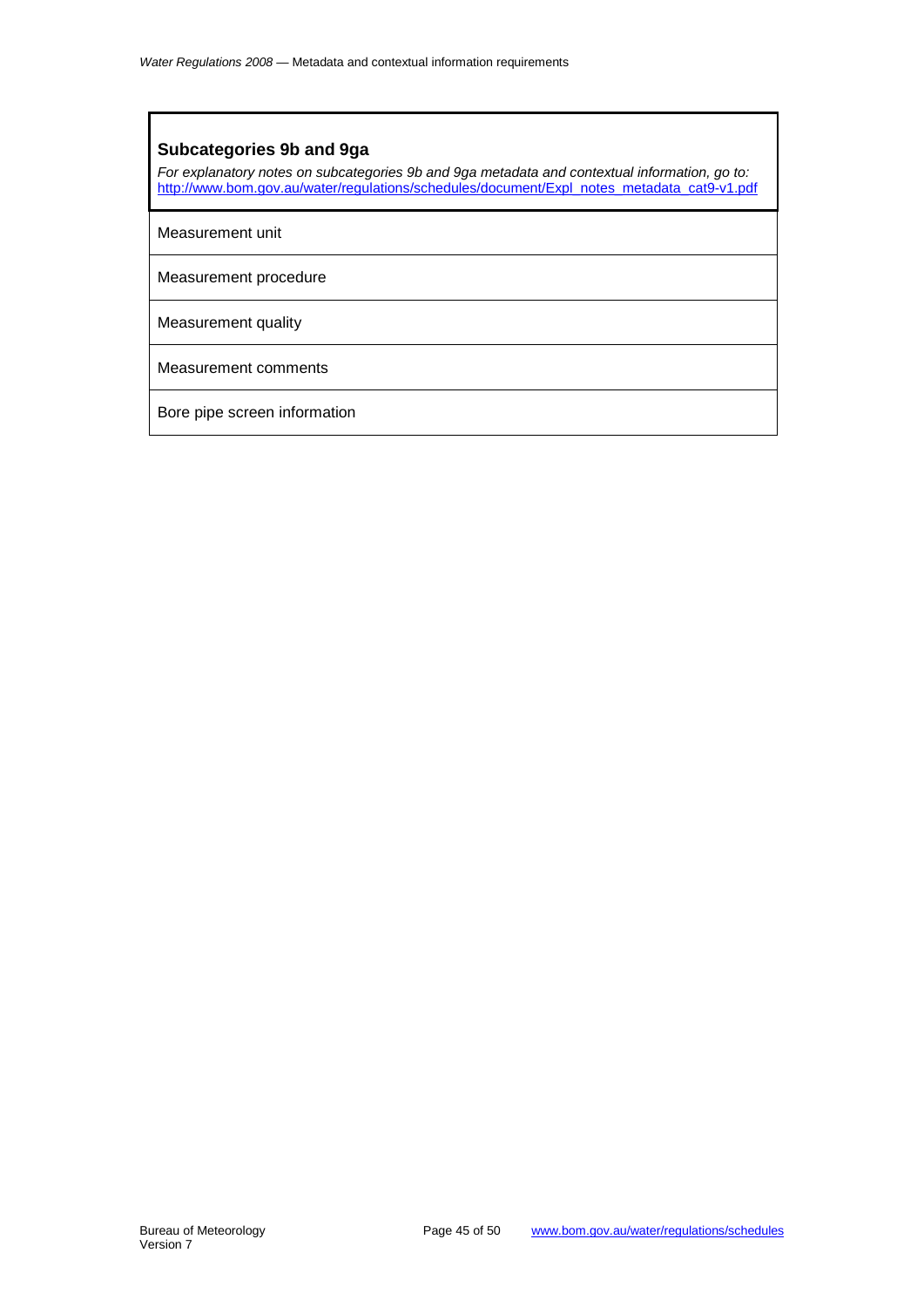r

#### <span id="page-45-0"></span>**Metadata and contextual information requirements for category 11 water information for flood warning purposes**

Further information about the elements listed below, including how they are grouped together, the elements which are common to all subcategories, descriptions and examples can be found in the [explanatory notes](http://www.bom.gov.au/water/regulations/schedules/document/Expl_notes_metadata_cat11-v1.pdf)

٦

<span id="page-45-1"></span>

| <b>Subcategory 11a</b><br>For explanatory notes on subcategory 11a metadata and contextual information, go to:<br>http://www.bom.gov.au/water/regulations/schedules/document/Expl_notes_metadata_cat<br>$11-v1.pdf$ |
|---------------------------------------------------------------------------------------------------------------------------------------------------------------------------------------------------------------------|
| Data provider ID                                                                                                                                                                                                    |
| Name of river region                                                                                                                                                                                                |
| Watercourse name                                                                                                                                                                                                    |
| Site ID                                                                                                                                                                                                             |
| Site name                                                                                                                                                                                                           |
| Site description                                                                                                                                                                                                    |
| Site position                                                                                                                                                                                                       |
| Site elevation                                                                                                                                                                                                      |
| Measuring point ID                                                                                                                                                                                                  |
| Measuring point position                                                                                                                                                                                            |
| Measurement date and time                                                                                                                                                                                           |
| Measurement unit                                                                                                                                                                                                    |
| Measurement status                                                                                                                                                                                                  |
| Data type                                                                                                                                                                                                           |
| Vertical datum type                                                                                                                                                                                                 |
| Flow control type                                                                                                                                                                                                   |
| Gauge zero                                                                                                                                                                                                          |
| Cease-to-flow level                                                                                                                                                                                                 |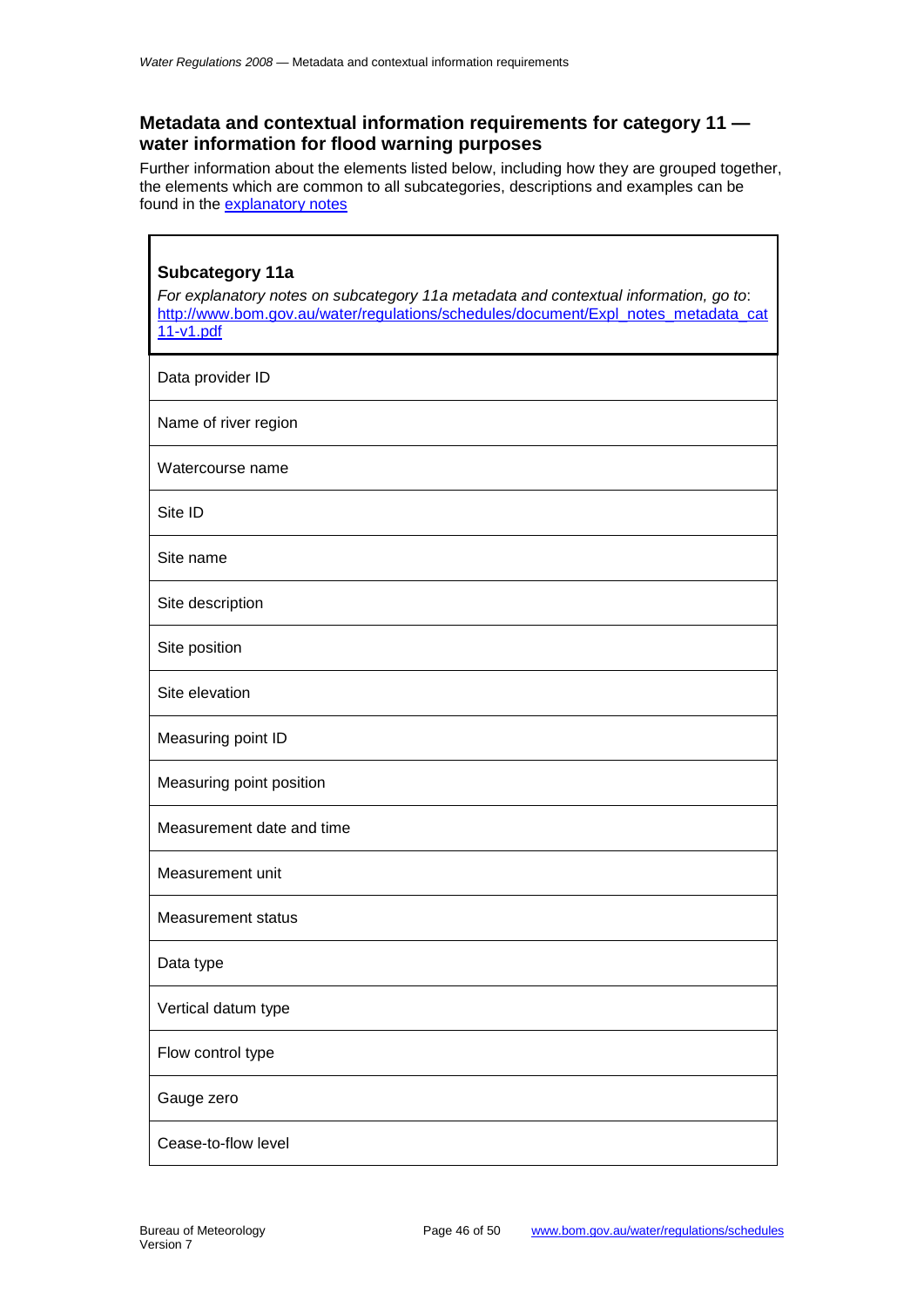#### **Subcategory 11a**

*For explanatory notes on subcategory 11a metadata and contextual information, go to*: [http://www.bom.gov.au/water/regulations/schedules/document/Expl\\_notes\\_metadata\\_cat](http://www.bom.gov.au/water/regulations/schedules/document/Explanatory_notes_for_Category_11-Water_information_for_flood_warning_purposes-v1.pdf) [11-v1.pdf](http://www.bom.gov.au/water/regulations/schedules/document/Explanatory_notes_for_Category_11-Water_information_for_flood_warning_purposes-v1.pdf)

Rating table name

Rating table start date and time

Rating table relationship

Rating table value pairs

Rating table interpolation/extrapolation parameters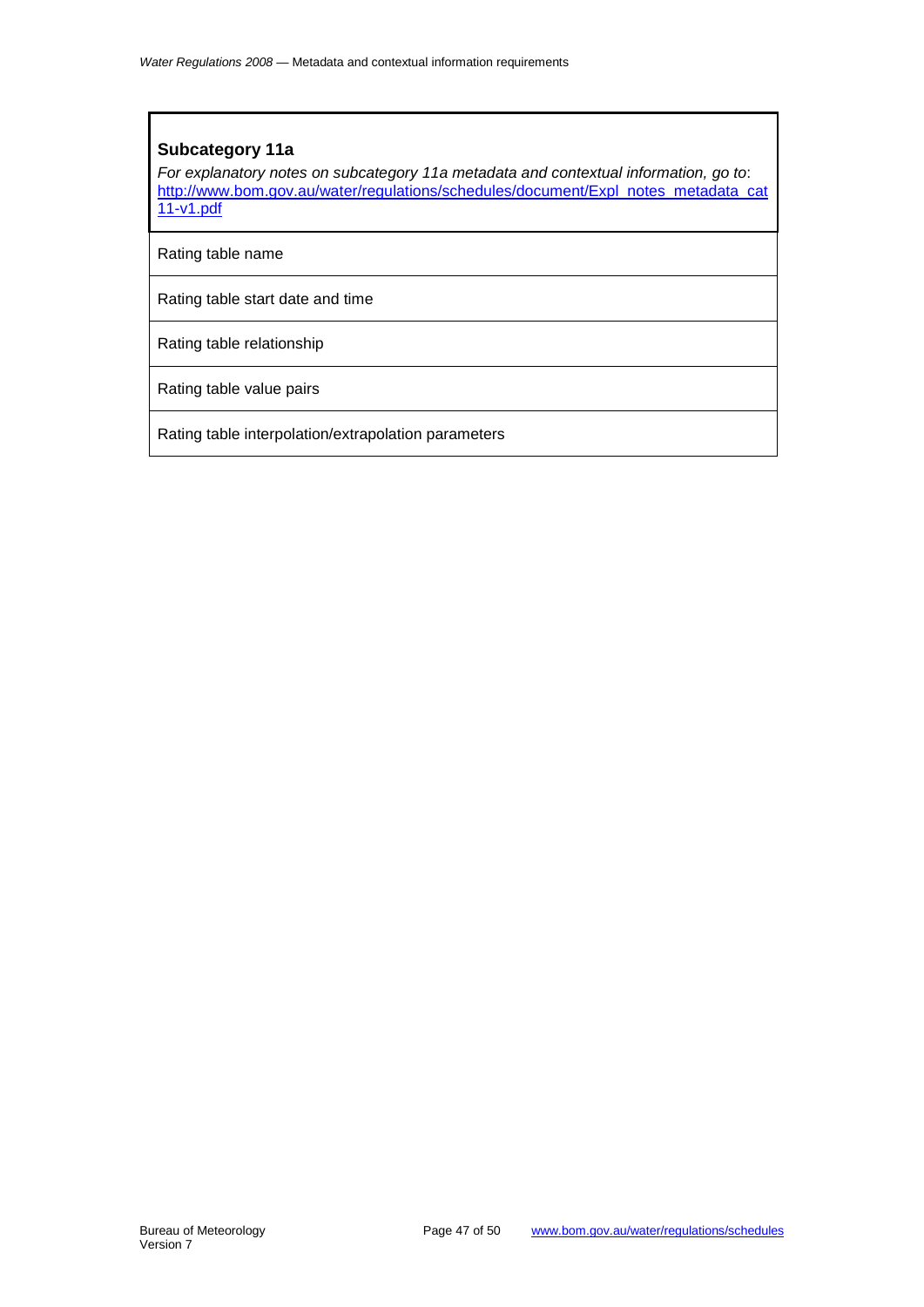### <span id="page-47-0"></span>**Subcategory 11b** *For explanatory notes on subcategory 11b metadata and contextual information, go to*: [http://www.bom.gov.au/water/regulations/schedules/document/Expl\\_notes\\_metadata\\_cat](http://www.bom.gov.au/water/regulations/schedules/document/Explanatory_notes_for_Category_11-Water_information_for_flood_warning_purposes-v1.pdf) [11-v1.pdf](http://www.bom.gov.au/water/regulations/schedules/document/Explanatory_notes_for_Category_11-Water_information_for_flood_warning_purposes-v1.pdf) Data provider ID Name of river region Watercourse name Site ID Site name Site description Site position Site elevation Measuring point ID Measuring point position Measurement date and time Measurement unit Measurement status Data type Vertical datum type Flow control type Gauge zero Cease-to-flow level Rating table name Rating table start date and time Rating table relationship Rating table value pairs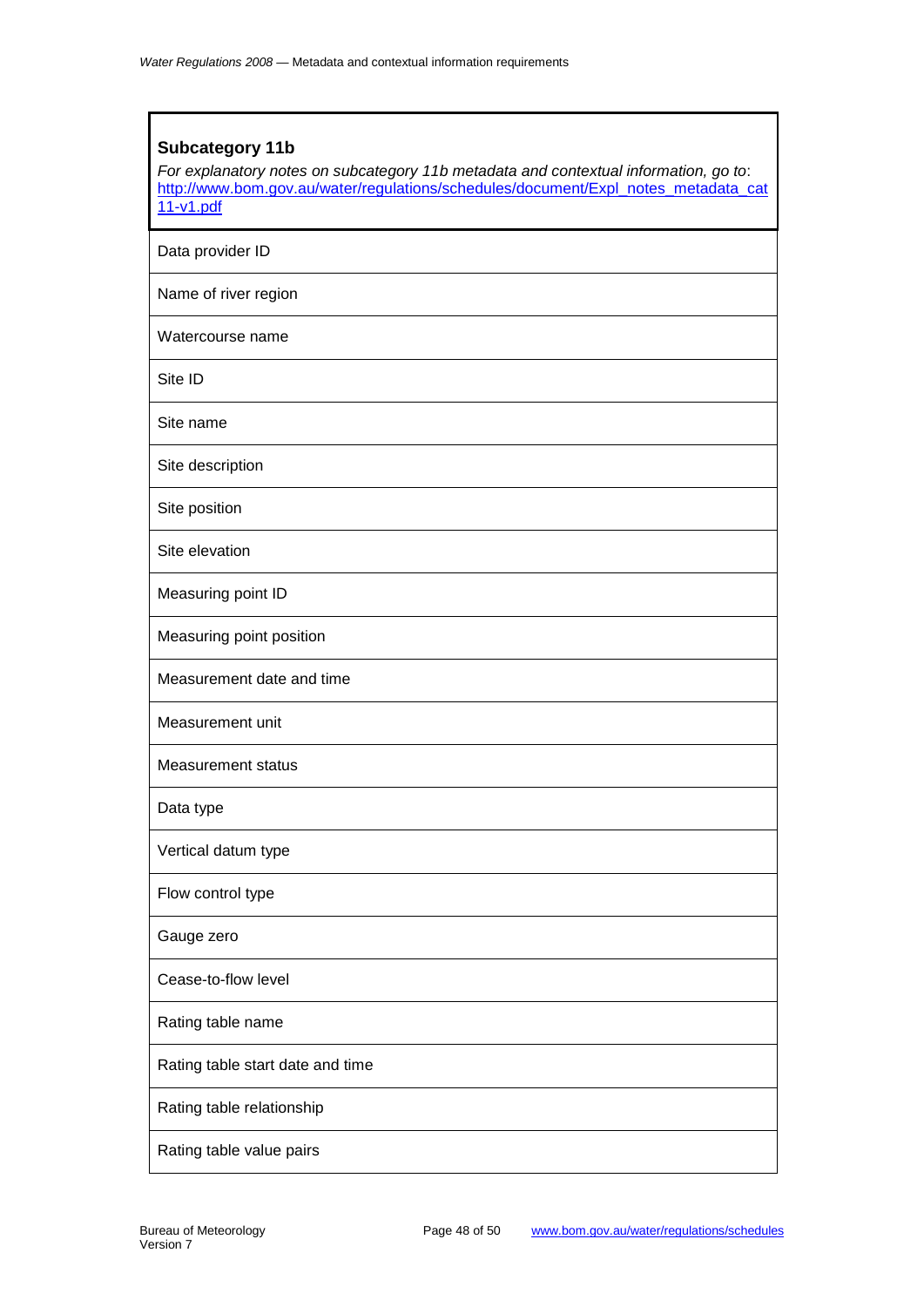#### **Subcategory 11b**

*For explanatory notes on subcategory 11b metadata and contextual information, go to*: [http://www.bom.gov.au/water/regulations/schedules/document/Expl\\_notes\\_metadata\\_cat](http://www.bom.gov.au/water/regulations/schedules/document/Explanatory_notes_for_Category_11-Water_information_for_flood_warning_purposes-v1.pdf) [11-v1.pdf](http://www.bom.gov.au/water/regulations/schedules/document/Explanatory_notes_for_Category_11-Water_information_for_flood_warning_purposes-v1.pdf)

Rating table interpolation/extrapolation parameters